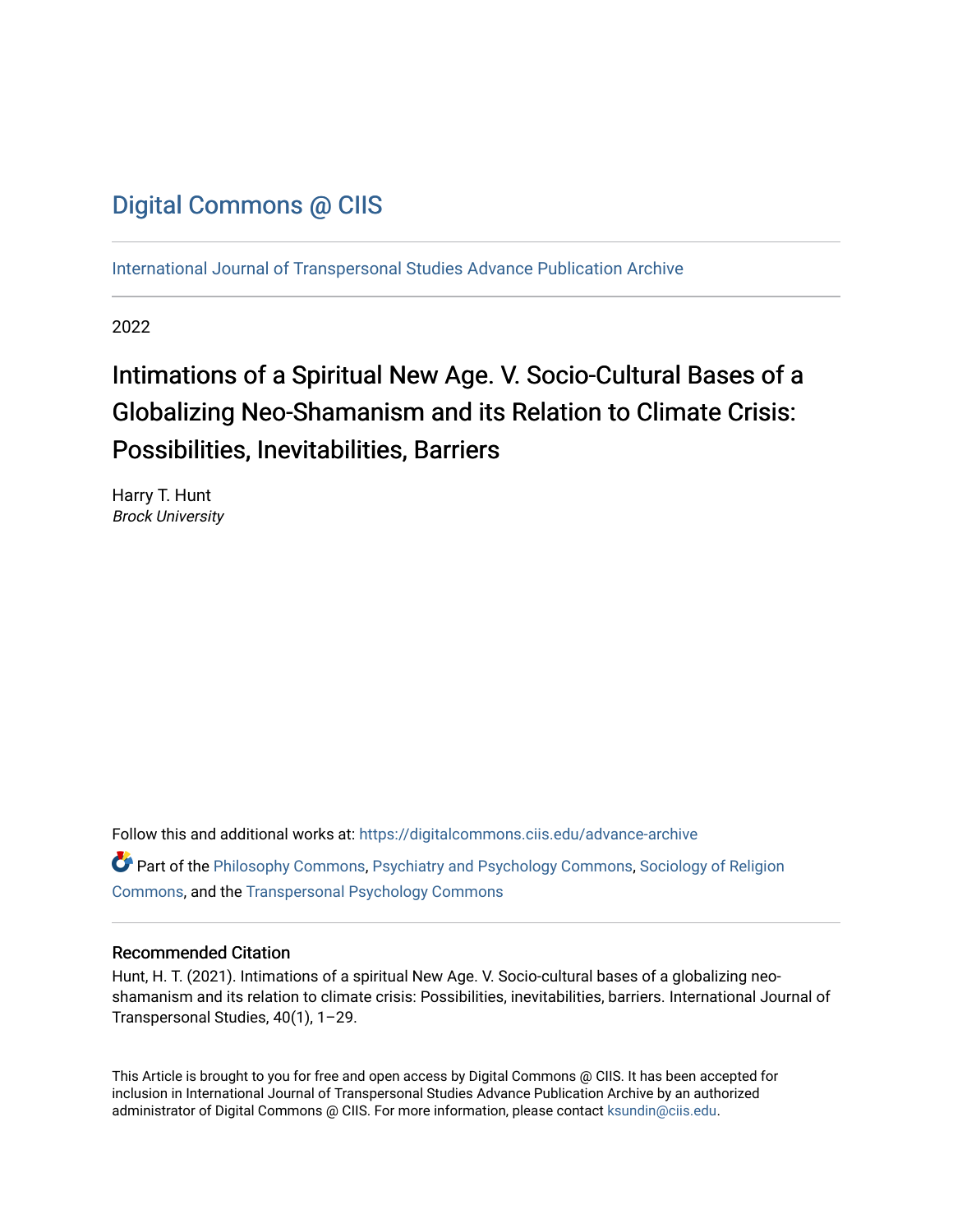# **Intimations of a Spiritual New Age: V. Socio-Cultural Bases of a Globalizing Shamanism and its Relation to Climate Crisis: Possibilities, Inevitabilities, Barriers**

*Harry T. Hunt*  Brock University

St. Catharines, Ontario, Canada

Extending this series of papers on a futural spirituality, and considering the numinous as an inherent human capacity for an awe that confers a sense of all-inclusive meaning, communality, and humility, the question arises whether, in the face of a secularization of traditional world religions, globalization of a techno/capitalist economy of perpetual commodification of planet and person, and a widening sense of loss of meaning and higher purpose, some collective re-newal of the sense of the sacred might be possible – or not. While Jung, Toynbee, and Sorokin regarded such a movement as inevitable, bringing forward to the degree possible the full spectrum of the numinous in an originary ur-shamanism, Bourguignon, Weber, and the later Heidegger foresaw its necessary blockage by the unique complexity and hyper-rationalism of a globalizing materialist economy. The further question becomes whether any such renewal would be constrained to the more "adjustive" movements of Stoicism/Neoplatonism and much of current New Age spirituality – as mainly mirroring the hyper-individualism of Rome and modernity. Or, might it open toward the more revolutionary impact of an early Christianity, and in the present as the futural neo-shamanism variously anticipated by Jung, Reich, Toynbee, and Heidegger? Could such a neo-shamanism, especially as energized by the collective use of now widely available entheogens, resacralize planet and nature in time to address this looming crisis of a human generated climate change and help to inspire its containment?

**Keywords:** *climate crisis, entheogens/psychedelics, numinous, Tremendum, Mysterium, awe, shamanism, vision trance, possession trance, Bourguignon Effect, universal state, universal religion, creative minority, internal proletariat, radical salvation movements, mysticism, propheticism, Ideational, Idealist, and Sensate eras, Protestant ethic, pseudo-morphic Christianity, schizoid dilemma, Nativist neo-shamanisms, syncretism, chakra/lataif externalization, shamanic nonduality*

*The modern economic order…is now bound to the technical and economic conditions of machine production, which today determines the lives of all individuals who are born into this mechanism… until the last ton of fossilized coal is burnt….Material goods have gained an increasing and finally*  inexorable power…as at no previous period in history….No one knows whether at the end of *this tremendous development entirely new prophets will arise, or…a mechanized petrification… [that] imagines that it has attained a level of civilization never before attained.* (Max Weber, *The Protestant Ethic and the Spirit of Capitalism*, 1904/1958, p. 181–182)

*Care for the future of mankind is the overwhelming duty of collective human action in the age of a technical civilization that has become "almighty"… in its destructive potential….Mankind has become dangerous not only to [itself] but to the whole biosphere….It is moot whether, without restoring the category of the sacred, the category most thoroughly destroyed by the scientific enlightenment, we* 

**International Journal of Transpersonal Studies**,  $40(1)$ ,  $1-29$ .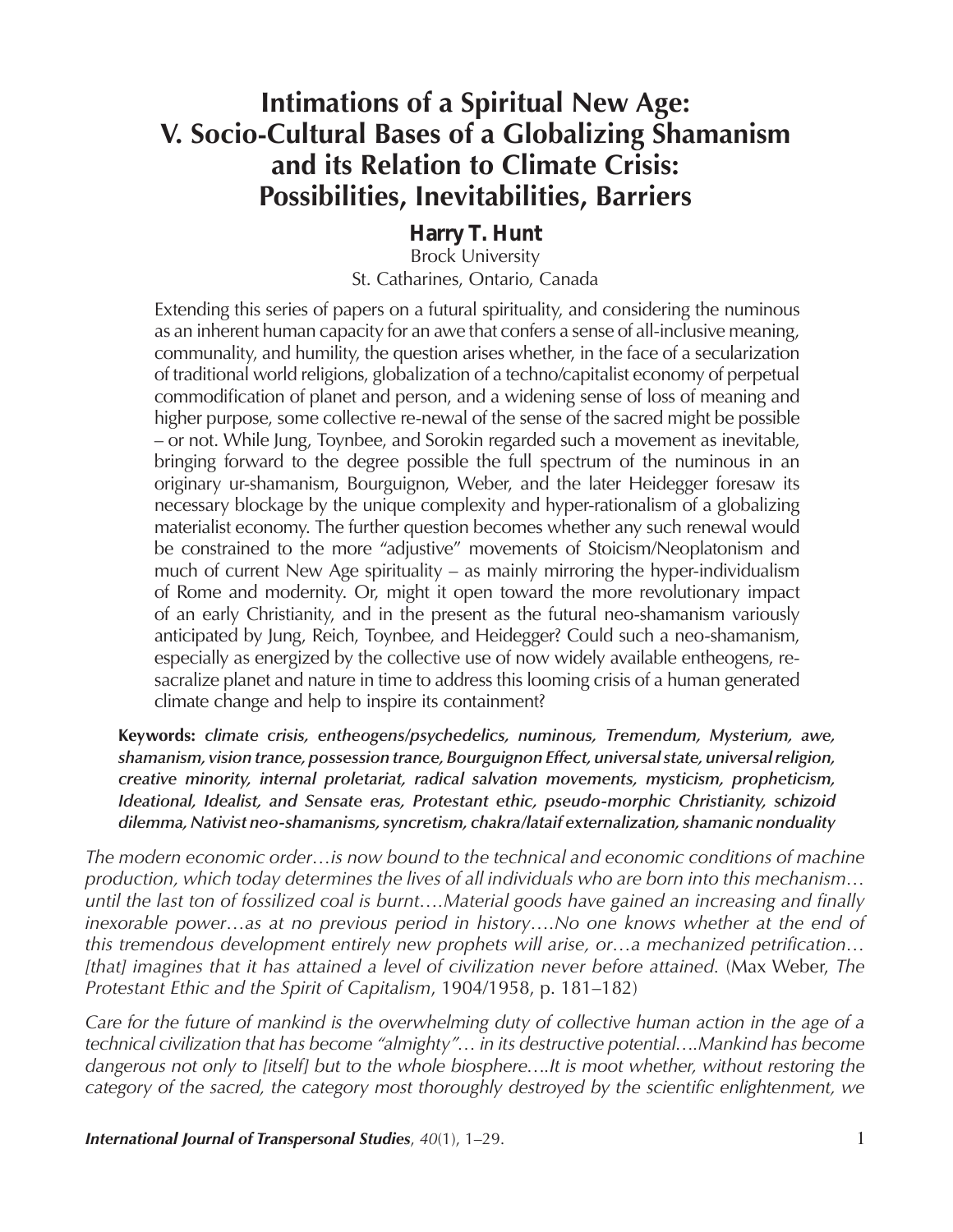*can have an ethics able to cope with the extreme powers which we possess today…only awe of the sacred with its unqualified veto….It would require a new religious mass movement.* (Hans Jonas, *The Imperative of Responsibility*, 1984, pp. 23, 136, 148)

*Alienation from nature and the loss of the experience of being part of the living creation is the greatest tragedy of our materialistic era. It is the causative reason for ecological devastation and climate change….I regard psychedelics as catalysers for…our spiritual essence. Psychedelic experiences… help our consciousness to open up to this sensation of being one with nature.…It is my wish that a modern Eleusis will emerge, in which seeking humans can learn to have transcendent experiences with sacred substances in a safe setting.* (Albert Hofmann, at age 101, in *LSD and the Divine Scientist*, 2013, pp. 101–102)

*The climate movement has yet to find its full moral voice*. (Naomi Klein, *This Changes Everything*, 2014, p. 464)

This is the final of a series of papers developing<br>the work of a number of seminal figures,<br>Wilhelm Reich, the later Martin Heidegger,<br>and Carl Jung (Hunt, 2018ab, 2019, 2020) the work of a number of seminal figures, Wilhelm Reich, the later Martin Heidegger, and Carl Jung (Hunt, 2018ab, 2019, 2020) – all writing in the crisis years before and after World War II and envisioning a futural, potentially globalizing spiritual renewal. They sought to address the sense of spreading "disenchantment" (Weber, 1922/1963) or loss of any larger sense of spiritual meaning that had overtaken a secularized materialist West, with its technologically driven capitalism and its now globalizing commodification of persons, culture, nature, and planet itself. Each of these seminal figures envisioned a kind of answering renewal in the form of an abstract neo-shamanism: Heidegger (1935/2014; 1943/1949) with his regional re-sacralizing of earth, rivers, and sky, and our responsibility for their guardianship and "sheltering;" Reich (1949/1973) with his identity of inner bodily "streamings" with the outer energy flowings of nature and cosmos; and Jung (1931/1964, 1977) coming to understand his archetypes of numinous realization as based on an originally shamanic mirroring of deep non verbal levels of Self by the expressive physiognomies of earth, air, fire, and water. Of course none of these figures envisioned their worst fears culminating in a planetary-wide, human caused climate crisis, with its carbon deadlines of 2050 only a first stage in the reorganizations of economy, technology, and social justice necessary to sustain a livable biosphere (Klein, 2014).

It would not have surprised them, however, to find a wide range of voices (Hawken, 2007; Jonas, 1984; Robinson, 2020) suggesting that only a similarly globalized spiritual/religious movement, re-sacralizing nature and planet with its "awe of the sacred" and "unqualified veto" (Jonas, 1984), could begin to support the reduced "enoughness" needed for any long term sustainability. In other words, only the non rational source of a collectively inspired numinous might counter the non rational ambition and "will to power" behind a runaway techno- capitalism, since if rationality were to have been enough, the now near impossible goals of 2050 would have been well underway in the 1980s.

To what extent could such a neo-shamanic resacralizing of the planet be possible as the numinously inspired collective movement needed? Here one encounters the clash of voices between those like the macro-sociologists Pitirim Sorokin (1957) and Arnold Toynbee (1957), the latter also inspired by Jung (Toynbee, 1954, 1961), who see an always renewable spirituality as an intrinsic human universal, and those like Max Weber (1904/1958) and the later Heidegger (1949/2012) who question whether the unprecedented "rationalization" of the modern economic order and its technological "commodification" of person and planet would not inhibit, deflect, or dissipate any such larger awakening.

So, it is of considerable interest, especially given the increasing democratization of psychedelic substances and their promise as a legalized, costefficient psychotherapy (Pollan, 2018), that the discoverer of LSD, Albert Hofmann (2013, 2019)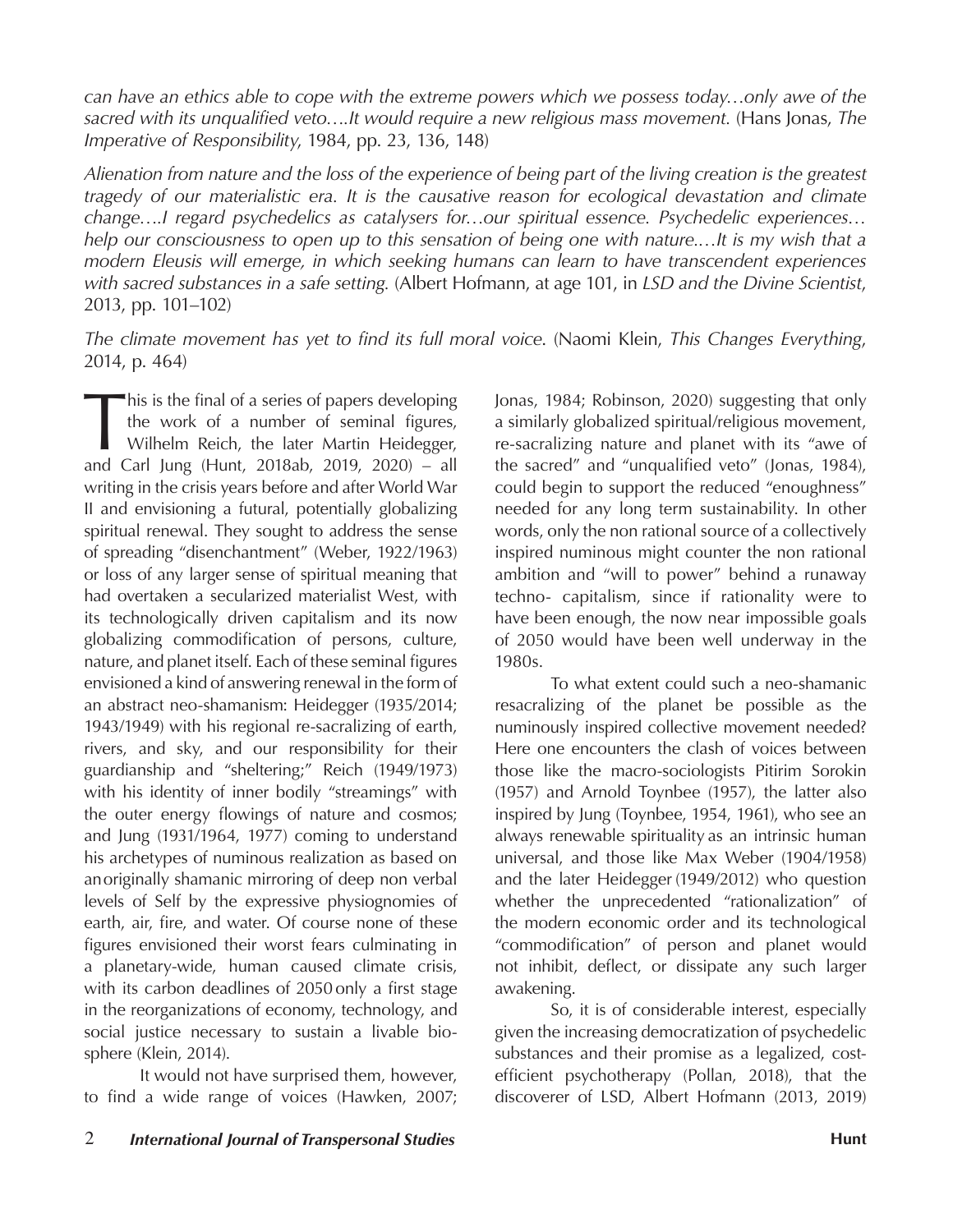has called attention to its marked enhancement of a sense of identity with nature and pro-environmental beliefs, which along with its numinously mediated effects on personal openness, communality, and humility, has been confirmed in a growing body of experimental studies (Carhart-Harris et al, 2017; Forstmann & Sagioglou, 2017; Jungaberle et al, 2018). Metzner (1999) and Schroll (2013) have suggested that a neo-shamanic use of psychedelics, now widely re-defined as spirituality enhancing entheogens, with their deeply felt connectedness to animate and physical nature, offer support for both the philosophy of "deep ecology" (Fox, 1995) and the necessary social activism of an ecological movement. So far much of this link between transpersonal experience, whether psychedelicly mediated or not, and ecological values has been more a matter of individual realization (Davis, 2011; Hoot & Friedman, 2011), than the collective movement to be addressed herein, but the question must then arise whether this pending wider entheogen usage, socially organized in terms of an emergent neo-shamanism directly responsive to ecological crisis, might come to support the larger optimism of Jung and Toynbee.<sup>1</sup>

What would be the possibilities for such a collectively energized neo-shamanism in curtailing this globally destructive hyper-materialism through the re-sacralizing of nature and planet? Could it have an impact analogous to that otherwise very unexpected transformation of an authoritarian Rome by a deeply antithetic early gospel Christianity? It happened before.

### **Numinous Experience, Metaphor, and Society**

To address such questions—psychological,<br>
sociological, and historical—requires a historical—requires consideration of the nature, potential universality, and function of numinous or ecstatic experience (Otto, 1923/1958) and its relation to the structure of society—from hunter-gatherer shamanism to the "radical salvation movements" (Weber, 1922/1963) that have sometimes, and sometimes not, led to the more complex "universal religions" of Toynbee (1954, 1957) and the sacred or "Ideational" eras of Sorokin (1957). It becomes an exercise in predictive social science.

### **Numinous Awe:**

# **Its Transformational Effects and Relation to Nature**

A connection between numinous experience and the dynamically expressive patterns of nature would seem to be intrinsic, not created but only enhanced by psychedelics. This is best illustrated by recent research on the psychology of awe as specifically evoked by actual or pictorial scenes from nature – forests, rivers, oceans, storms, and mountains rather than the straight lines of manmade settings (Bai et al., 2017; Keltner & Haidt, 2003; Piff et al., 2015).

Such feelings of awe and wonder are also accompanied by an increase in ratings of felt communality with others, altruism, and humility. Similar effects occur in the accounts of Thoreau (see Hunt, 2003), spontaneous peak experiences in nature (Naor & Mayseless, 2020), and childhood experiences of ecological activists (Hollis-Walker, 2000).

Some understanding of an intrinsic basis for this connectedness emerges from Marghanita Laski's (1961) descriptions of the "quasi-physical sensations" of ecstasy, as its most immediate mediation and expression. These include the imageries of expansive heights, interior depths, spacious luminosity and color, energies of expansion and bursting, and liquities of dissolving and flow. These are also the expressive and emotionally mirroring physiognomies directly available in nature (see also Hunt, 2020). Whether initiated from inside or outside, their synesthetic embodiments also become the felt meanings of meditative multimodal chakra/lataif patterns (see Hunt, 1995a, 2011, 2020), with Eliade (1958) even suggesting that such yogic practices originated in an urban/town based internalization of shamanic attunements that had originally been external.

The broader cross cultural context for this recent research on awe has been Rudolf Otto's (1923/1958) full spectrum phenomenology of the numinous, as the spontaneous felt core of the religious, and which can also be seen as the primary reflection of a human capacity for intrinsic creative novelty and fascination (Hunt, 1995a, 2009, 2019). Otto distinguishes between the *Tremendum—*with its sense of contact with an absolute power, energy,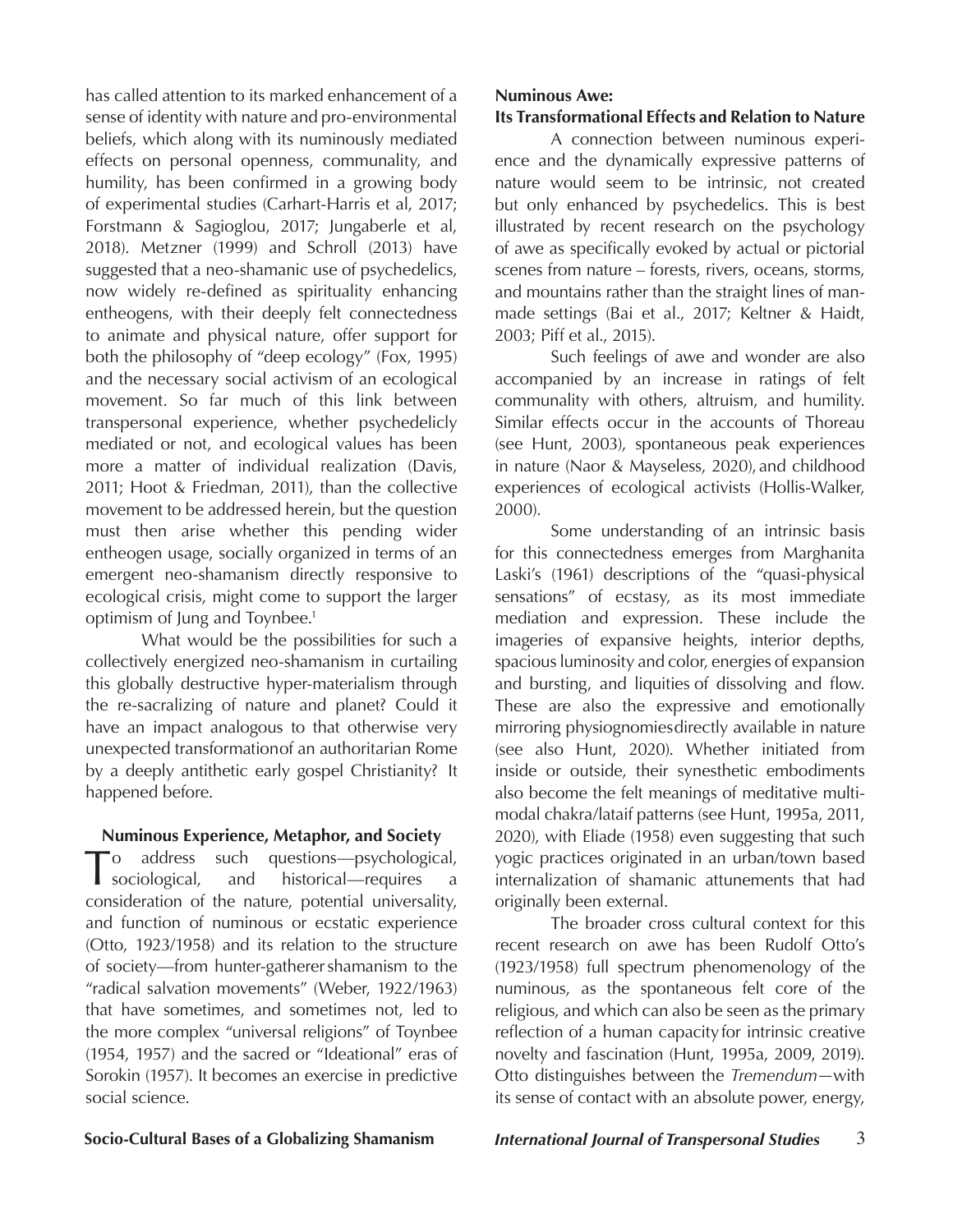and will, sometimes including an uncanny dread; the *Mysterium—*with its sensed wonder, amazement, and gratitude; and a more personal sense of dependency, "creature feeling," and humility.

While these dimensions are felt as "wholly other," ineffable, and absolute, with their immediate mediation through Laski's nonverbal metaphors, Otto was also interested in their more conceptual "schematizations" as myth and religious belief. The contemplation of the latter, as verbal expression and ritual, can also re-evoke their original numinosity, while, with Weber (1922/1963), gradual changes in their larger cultural and social setting can render them no longer adequate to that primary experience. The fuller spectrum of the numinous can also become narrowed into its separate dimensions, as in mysticisms of love, schematized in terms of Christian *Agape* or Mahayana compassion; mysticisms of knowledge, understood in terms of Creation, Tao, or the Absolute of Plotinus; and most important for what follows, mysticisms of power, will, and strength, variously expressed as omnipotence, majesty, and/ or a pure energy of expansion and freedom.

Jung (1973) stressed the direct healing and integrating impact of numinous experience as "the real therapy" (p. 377). This becomes especially clear in recent research showing long term reductions in anxiety, depression, obsessionality, alcoholism, and post-traumatic stress, along with feelings of positive self realization, from single session exposures to psychedelic substances, including psilocybin, LSD, Ayahuasca, MDMA, and ketamine (Barrett & Griffiths, 2017; Griffiths et al., 2006, 2011; Grob et al., 2011; Kolp et al., 2014). Most important here is that although these effects are dose dependent, their primary predictor is the occurrence or not of a peak or fully numinous experience in the session (Griffiths et al., 2006, 2011). Indeed spontaneous numinous experiences in nature can have this same effect, though less intense, in inducing awe and so reducing stress, anxiety, and depression (Anderson et al., 2018; Hood, 1977). Such peak and mysticallike experiences seem to operate by increasing a felt connectness/communality with both others and the expressive dynamics of nature, along with a more abstract sense of identity with a larger cosmos (Krippner & Luke, 2009).

In cognitive terms these transformative effects can be seen as part of developmental process of "unselfing" or decentering of the typical emotional egocentrisms of everyday social life. They move the individual, in a neo-Piagetian sense, towards a capacity for "formal operations in affect" that would be the core of a specifically human spiritual intelligence (Dale, 2011; Hunt, 1995b, 2016, 2019). Numinous experience has the potential for this acceleratedoral maturation of a social-personal intelligence, culminating in spiritual realizations that become the natural "answer" and reconciliation for suffering. As a human universal, its context and potential will be both individual and societal.

# **Numinous Experience and Social Structure: A Developing Tension**

The most complete mirroring between this full spectrum of the numinous and social structure is found between the shamanic pattern of "vision trance" (Bourguignon, 1973) and the broadly egalitarian societies of the hunter-gatherer traditions—including those small village agrarian peoples who have maintained these traditions, such as the Northern Mexico Huichol (Furst, 1972) and Raramura (Merrill, 1987).<sup>2</sup> Shamanism, considered as a cross-cultural template (Bourguignon, 1973; Eliade, 1964; Furst, 1974; Tedlock, 2005; Walsh, 2007; Winkelman, 2010), includes for each social group one or more shamans, trained in techniques of an individual vision trance, which is also sanctioned for widespread participation by others through ritualized vision quests, spontaneous archetypal empowerment dreams, sweat lodge and/ or trance inducing dance, and often the use of sacred plant based entheogens. The shamans themselves are often qualified by undergoing visionary death-rebirth ordeals of initiation, and undertake both individual healing ceremonies and group guidance. In that context they often engage trance states for the guidance that will cross-translate the societal and supernatural in terms of the complex metaphoricities of nature organized within their mythological systems (Levi-Strauss, 1966). Note that this shamanic numinous combines what in more complex societies would be the bases for the separate mysticisms of power, knowledge, and love, as in its felt embodiments of the elemental patterns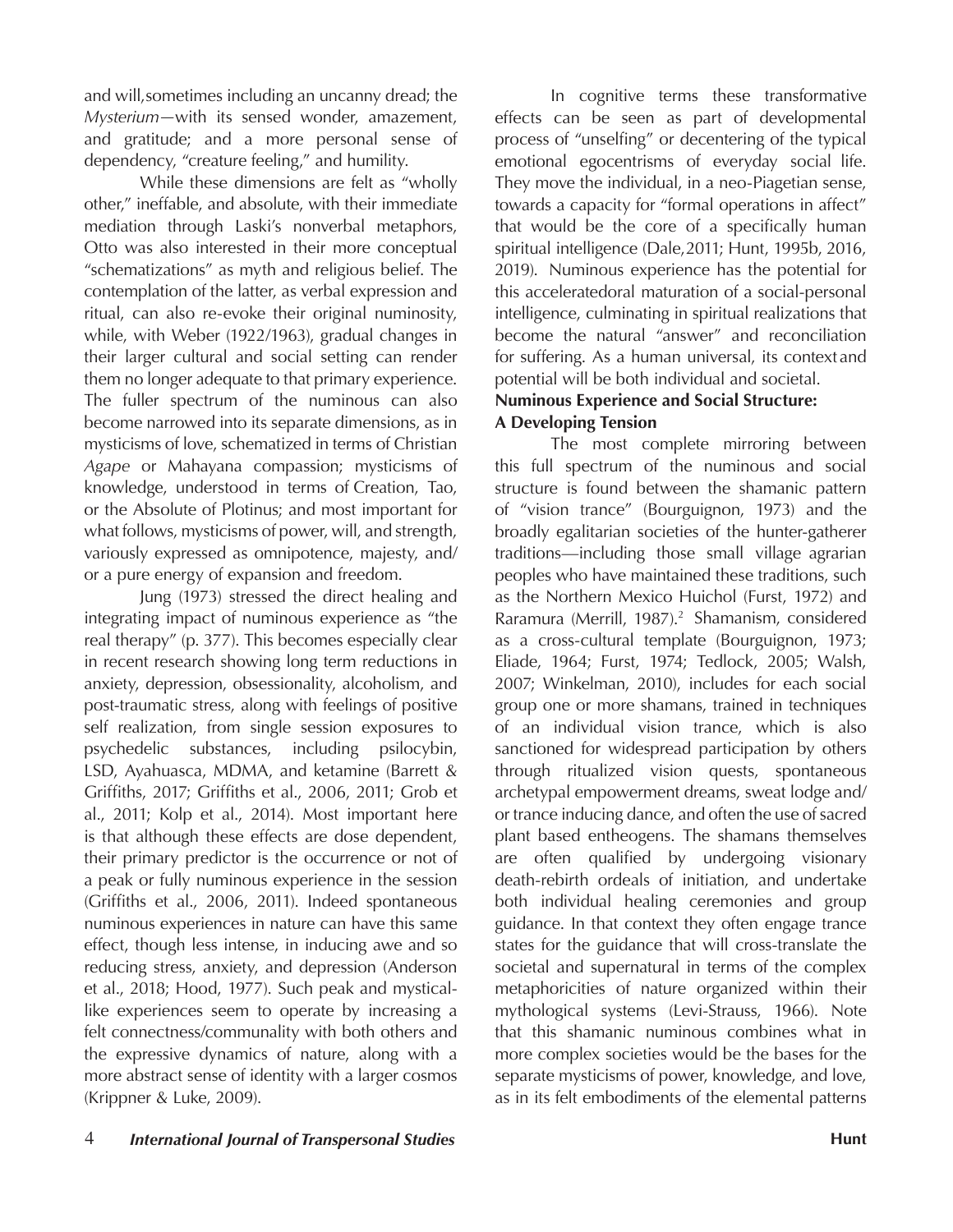of nature, soul journeys to witness the dream-time of creation, and hands-on healing for illness and soul recovery.

There is a direct coordination between this wide sanction for group and individual participation in direct experiences of the numinous—with, as above, its intrinsic individual transformation, enhanced communality, and humility – and the social values, in these more or less single class societies, of personal authenticity, "regenerative reciprocity," "gratitude," and "humility" (Kimmerer, 2013). Lest this sound too simply a social utopia, it is clear from Mauss (1966) how assiduously these peoples had to work on maintaining the reciprocities of gift exchange, Potlach, and dream sharing needed to sustain what was actually a tenuous social balance.

The completeness of this mirroring of a participatory experience of the numinous and the communal social structure of shamanic societies is further attested by what could be termed the Bourguignon Effect. This is the statistical finding of Bourguignon (1973), replicated by Shaara and Strathern (1992) and Winkelman (2010), of a steady decline in this cultural sanction for wide participation in trance as correlated with increasing socio-economic complexity, class structure, and role differentiation. Its first indication is the shift in longer established agrarian peoples, with their typical multiple social classes, land ownership, polygamy, and often slavery, to what Bourguignon termed "possession trance." Here the increased levels of social conflict are reflected in the narrowing of trance to a smaller circle of healers, channelers, and sorcerers, with a more auditory and publicly expressed trance largely centered on the sources of social tension. It is the numinous under an increasing social pressure. Once at the level of primitive kingships, with their still more rigid class structures, an elite priesthood will generally hold broader participation to a secondary "charisma" of public ceremony, ritual, and schematized belief (Trigger, 2003; Winkelman, 2021).3

Nonetheless, and attesting to both an inherent function of the numinous to address emotional suffering, and the inevitability of historical changes in background social conditions, these cumulative tensions gave rise in more complex

civilizations to what Weber (1922/1963) termed the "radical salvation movements" of mysticism and propheticism. These are the "virtuoso" inspired "breakouts" of the numinous led by disaffected individuals and small groups. They are initially heretical within the established social and religious order, but with the potential to become what Toynbee (1954, 1957) termed the "universal religions" of newly expanding civilizations. Such movements became the origins of Zoroastrianism, Judaic prophecy, Hellenistic neo-Platonism, Christianity, Islam, Mahayana Buddhism, and Taoist Neo-Confucianism (Weber, 1922/1963).

Extrapolating from Weber's typology, one could suggest that the form of vision trance in the person of the shaman re-emerges in more complex, class based civilizations as "mysticism," for Weber individually practiced and tending to originate among a disaffected aristocracy, priesthood, and/ or intellectuals – stereotypically, Buddha the prince (Weber, 1922/1963). Possession trance would develop toward Weber's "ethical prophecy"—his propheticism/asceticism—which tends to originate among a broader middle class of tradesmen, skilled workers, and artisans—Jesus the carpenter. It often organizes into ecstatic sects that can become symbolically or politically pre-revolutionary (Lanternari, 1963; Knox, 1950).

Weber goes further in distinguishing innerworldly and other-worldly forms of both propheticism and mysticism, differentiating "world rejecting/ fleeing" movements that remove themselves from mainstream society to whatever degree possible best represented by dissident Anabaptist sects, early Quakers, and the mystical Christian and Buddhist monasticisms—from the more "this-worldly" forms of the mainstream Protestant Reformation, early gospel Christianity, and, on the side of mysticism, in much of Sufism, Gurdjieff, and New Age groups such as the Ridhwan school of Almaas (Hunt, 2003).

Weber's radical salvation movements, and the universal religions to which they may or may not lead, constitute a kind of Bourguignon Amendment, certainly in constant tension with their more material and/or traditional social orders, yet initially inspiring their wider membership to a direct numinous renewal and at least the potential for societal change.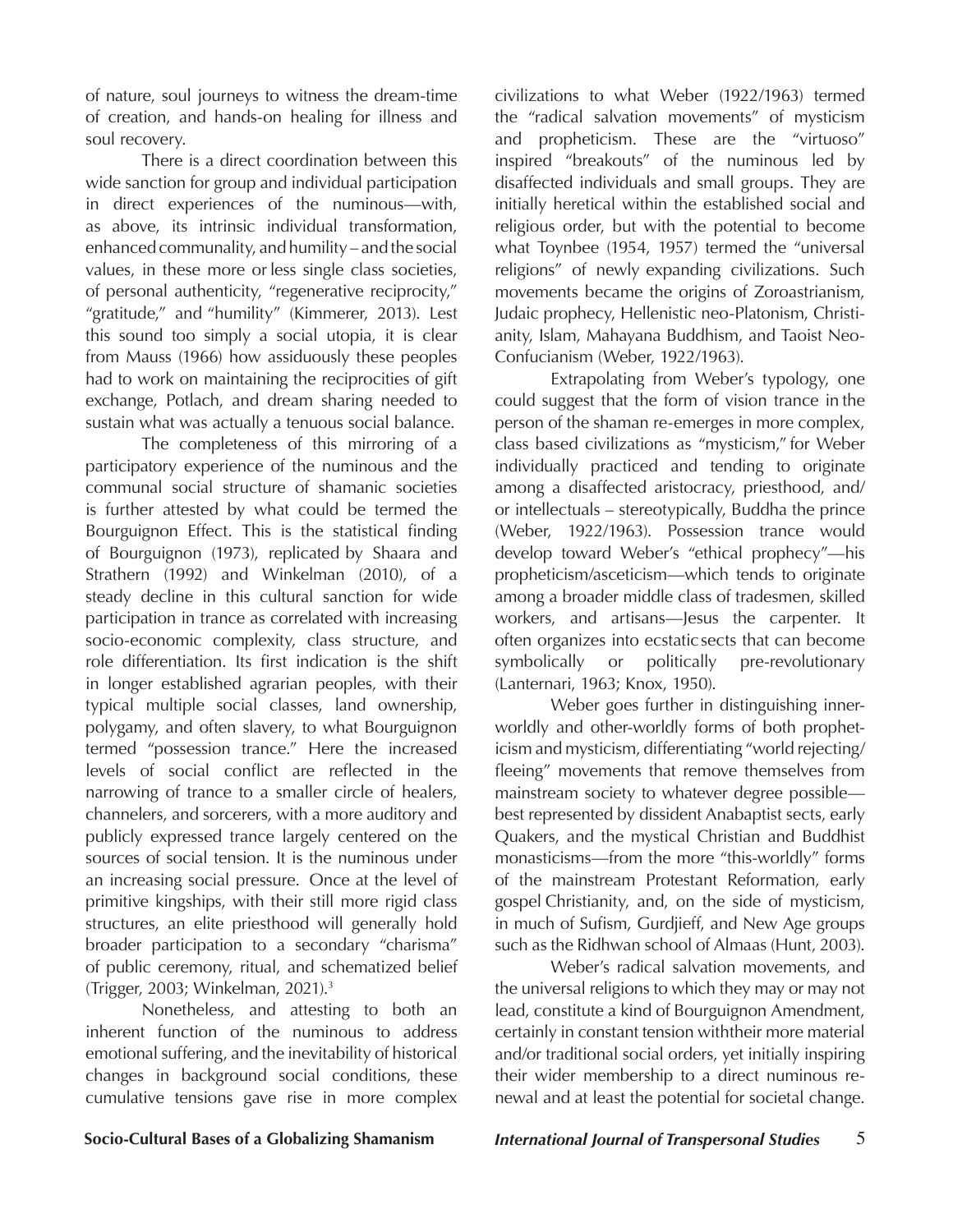Meanwhile the shamanic traditions, with their deeper congruence of numinous and social order, can be seen in Weberian terms as fusing the orientations of an inner-worldly mysticism and propheticism: on the one hand with a personally centered cultivation of trance, archetypal dreaming, and vision quest, and on the other with healing practices and group oriented ethical guidance. They integrate individual and group through a pan-entheism of a spiritualized natural world and its metaphoric imagery intrinsic to the fuller phenomenology of the numinous, but outwardly absent from the urban/town origins of Weber's more differentiated movements.

# **Macro-Sociologies of the Numinous in Complex Civilizations: Toynbee, Sorokin, Weber4**

Whether or not a globalized crisis of climate in<br>
a world of unprecedented socio-economic rationalization could still be answered by a collective spiritual movement re-sacralizing nature and planet requires a further consideration of the development of the numinous in complex civilizations – and its potentially unique narrowing in the modern West.

## **Toynbee on Universal States, Universal Religions, and Ur-shamanism**

Toynbee (1954) saw the appearance of what he called "universal states" – empires uniting diverse ethnicities – as inevitably giving rise to socially integrating "universal religions" –initially in the "axial" forms of Greek, Judaic, Vedic, and Neo-Confucionist spiritualities (Bellah, 2011; Jaspers, 1953), and later in the still more universalized religions of Christianity, Islam, and Mahayana Buddhism. These universal religions brought forward, to the degree possible, a primary shamanic template he understood as the originary form of human spirituality, and as

higher in terms of the spiritual standards of the higher religions than the religions of other... societies that were the superiors of these unsophisticated peoples in technology and social organization. (Toynbee, 1954, p. 760)

For Toynbee there is a level of spiritualization, as with Bourguignon, lost in the early agrarian civilizations, yet partly recovered within the "higher religions," as shifting socio-economies allowed—only to be lost again in the "treacherous ladder of a modern Western idolization of material progress" (Toynbee, 1954, p. 765).

The universal religions thus entail some titration of a wider spectrum of the numinous more present in the shamanic traditions, as also implied in Weber's typology of radical salvation movements, with the individual centering of the mysticisms leaving out a broader communality, and the more collective propheticisms valuing ethical and social significance over personal experience, and both, it can be added, as urban and town centered, leaving out a primary reciprocity with the deep metaphoric mirrorings of nature.<sup>5</sup>

Toynbee will also distinguish between emergent religions that are more "adjustive" and reconciling with dominant social values, fitting best with Durkheim's (1912/1961) original model of religion as mirroring the deep economics of society, and those movements that can be more "revolutionary" and "transfigural" in their impact as with Weber (1922/1963) on "charisma" mediated social change. Thus for Toynbee (1954) the alienated "dominant creative minorities" of Greece and Rome generated a Stoicism and neo-Platonism that, however demanding as spiritual practices, $6$ mirrored the extreme individuality of those societies. Meanwhile the disaffected "internal proletariats" created by conquest, as in Judaic propheticism, could give rise to an early Christianity whose communality, altruism, and humility could revolutionize the social and material hierarchies of Rome.

Significantly for what follows, Toynbee (1954, 1961) considered "universal religions" to be an emergent and *sui generis* "higher species of society." They were a new social level—in Weber's (1922/1963) similar terms "congregational" drawing its membership and primary allegiance upward from traditional kinship and downward from the political elite—a new level of social bond reflected in "churches" and spiritual schools. They become their own more abstract family of "brothers and sisters," partly replacing traditional kin and class loyalties with a universal communality at least in principle extendable to all humanity.

The higher religions cannot be dealt with intelligibly simply as products or parts of particular civilizations. They [are] primary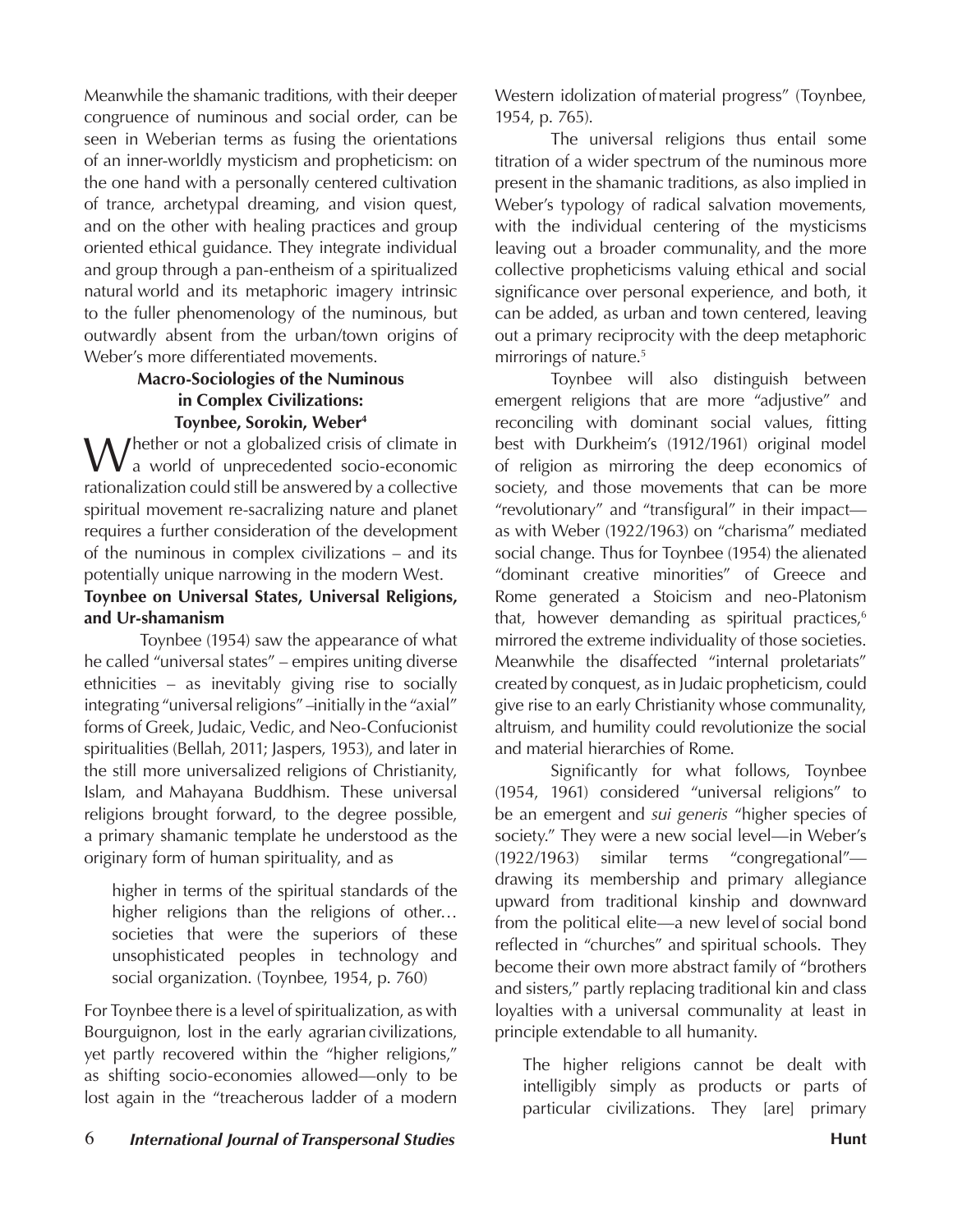phenomena that cannot be reduced to terms of anything other than themselves. (Toynbee, 1961, pp. 97–98)

Every higher religion is carried on a network of social relations of its own…. They have become separate systems of specifically religious culture, in a state of tension with the systems of secular culture with which they have parted company. (Toynbee, 1961, p. 307)

Note that this "congregational" pattern is the place in complex civilizations that comes closest to recreating the primary bond of spiritual communality and reciprocity of the hunter-gatherer traditions.

How might this apply to a revolutionary early Christianity? To list its neo-shamanic features: 1) a reciprocity ethics of the Sermon on the Mount instantiated in a communal sharing of meals and resources, 2) hands-on physical and spiritual healing, 3) forgiveness and humility as an abstract form of the gifting so central to Mauss (1966) in the mitigation of class based envy, 4) a symbolic death-rebirth central to shamanic initiation reflected in Crucifixion and Resurrection, 5) an element of vision quest, for Jesus himself in the temptation in the desert, and emerging in the rapid early appearance of the visionary desert monks and monastic communities.

At the same time one sees a narrowing of this fuller spectrum of the numinous in an increasingly "adjustive" Romanization of the early Church. First, while the reciprocity of spirit in the shamanic traditions re-appears as the sacredness and equality of individual soul, it is a communality of inherent sin and shared fallenness. Agapic Love and Forgiveness is based on an equality of suffering, rather than a reciprocal more existential dignity—an inherent suffering only redeemed—or not—in an after-life. Simone Weil (1949/2002) puts this most starkly as "God [becomes] the infinite equivalent of a Roman slave-holder" (p. 293), while for Ernst Troeltsch (1931/1960) an inherently ordained Fallenness, joined to Stoic Natural Law of a lost Golden Age, left unquestioned much of Roman inequality and even slavery.7 Weber (1904/1958) would trace a later version of that divine justification for social inequity in the Protestant ethic of vocational success, potentially marking God's Grace, as both

adjustment to and even augmentation of early capitalism.

Second, as with the other urban based universal religions, and excepting only early Taoism, the Judaic-Christian tradition explicitly de-sacralized the natural order. A dialogic reciprocity with earth, sky, plants, and animals is replaced by nature as post-Eden resource, commodity, and exploitation. Fully secularized and globalized as techno-capitalism, it would first entail Weber's "iron cage" and now, rather astonishingly, a planetary climate crisis.

For Toynbee (1954, 1956, 1961) spirituality is a universal capacity for a sense of encompassing meaning and ethical purpose in human life, and its emergence and re-emergence—however titrated and channeled—is inevitable. This becomes true then for our present secularized "universal state" of a world-wide techno-capitalism, which for the later Toynbee (1961), also citing Jung, must eventually call forth its non adjustive and more revolutionary spiritual answer—asking what

might flare up again out of the [moral] wreckage as it had once burst out of the ruins of a Hellenistic world. (Toynbee, 1954, p. 554)

Whatever that might be, it would have to re-sacralize a nature and planet similarly under direct challenge by a dominant world order.

## **Sorokin: Ideational, Sensate, and the Fate of the Modern West**

Pitirim Sorokin, in his massive four volume *Social and Cultural Dynamics* (1937–1941) developed his own typology for the cyclic alterations between three distinct cultural eras within the major civilizations, of which Toynbee's shift from universal state to universal religion would be one. Those eras Sorokin (1937, 1941, 1957) terms Ideational are organized around a dominance of the sacred and its institutionalization, wherein values are based on a sense of eternal Being, and its predominantly introverted truths are based on intuition and numinous revelation. They value community and connectness over individualism, a relative simplicity in conditions of daily life, and a sacred art that tends toward the abstract, geometricized, and mandala-like, as also documented by Malraux (1960). At the opposite extreme are the eras Sorokin terms Sensate, with their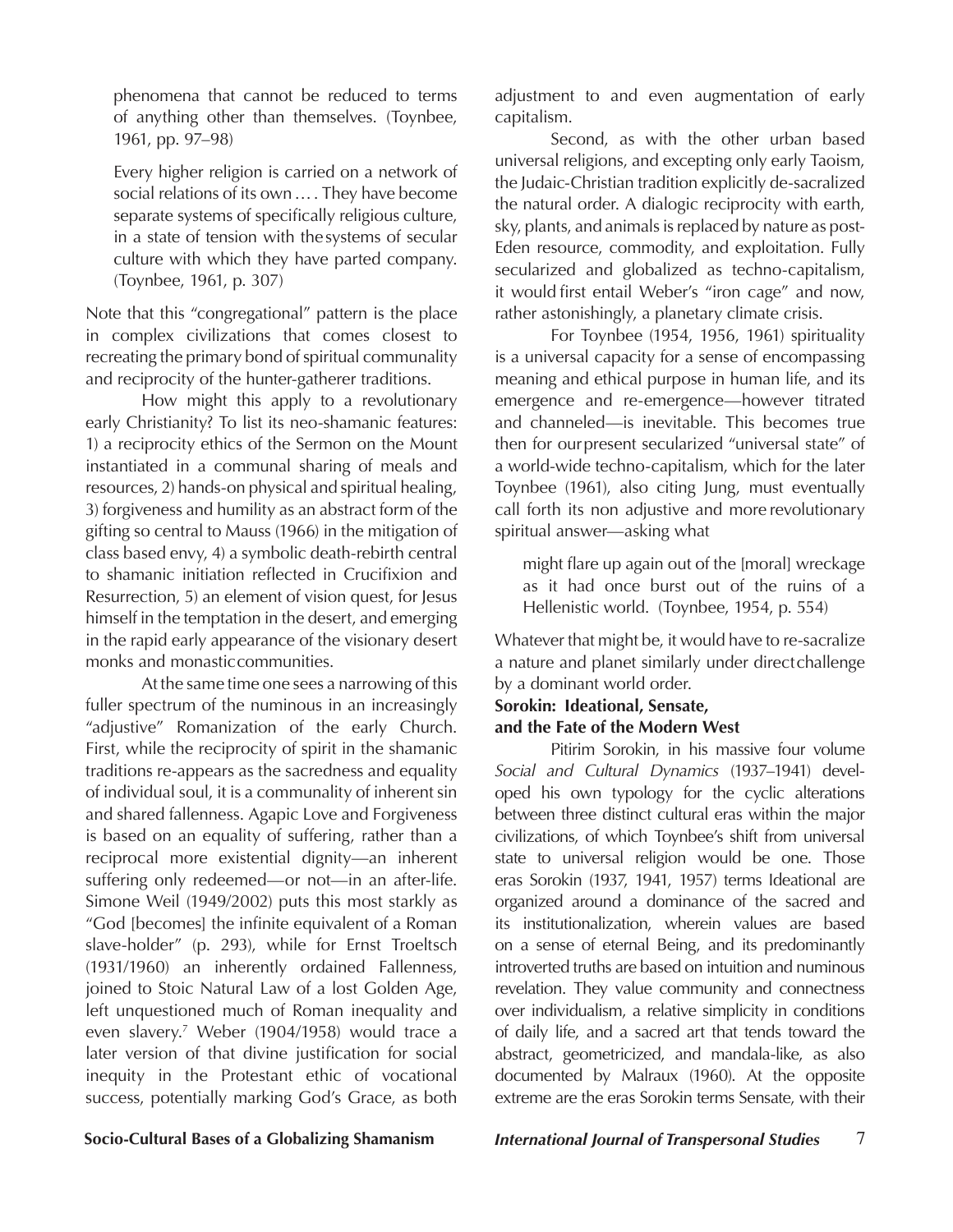more extraverted values of individualism, materialism, and sensual hedonism. Truth here is relativistic and perspectival, based on the quantitative and measurable, while its art is a naturalist depiction of secular life.

In between these extremes, Sorokin places his eras of the Idealist or Classic, where, as inclassical Greece, and the European Renaissance, there is a temporary integration of Ideational and Sensate with truth as an optimal synthesis of intuition and the senses, and a naturalized art still mainly depicting the themes of myth and religion. Toynbee's universal religions here become the Ideational eras of the higher civilizations emerging out of the chaos and conflict of Sensate empire expansion. It should be no surprise that for Sorokin the modern globalizing West reflects an historically unprecedented exaggeration of the cyclic Sensate, rather than any simple linear progress, and like Toynbee, he anticipates/advocates its futural Ideational rebalancing.<sup>8</sup>

Sorokin (1937, 1957) locates these eras in all the main historical civilizations, but finds them especially exaggerated in the West—in its progressing intensification of the Sensate. Thus, while he traces their forms through the art of Egypt, India, and China, these cultures remained largely centered within their founding Ideational pattern, alternating more between eras of relative stagnation and Idealist renewal. They show nothing to compare to the extremes of the West, from Homeric to classical Greece, Hellenistic Rome to early Christian, Feudal Christianity to Reformation, and Protestant Ethic to its techno-capitalist secularization. This question of the uniqueness of the West, less central for Sorokin, became the driving concern and anxiety for Weber in his comparative sociology of religions in relation to social change. Weber (1922/1963) was well aware that a unique tilt of the West toward individualismand materialism preceded his Protestant Ethic, which in its further development by Tawney (1926/2017) acts more as accelerant than direct causation of modern capitalism.

More recently some of these earlier antecedent conditions have become more clear. Trigger (2003) distinguishes between those earliest civilizations organized on what he terms a regional basis—such as Egypt, India, and China where one major center of urbanized power dominated

far-flung rural agricultural areas, and those like Mesopotamia and Greece, organized in terms of multiple, semi-autonomous, semi-rivalrous city states. The more extensive trade necessary to sustain the latter, along with their duplications of the same multi-class structures in each city state, encouraged a greater vocational mobility, not only crossing cities but the lines of social class and kinship. By contrast the regional kingdoms of China and India tended to freeze their extended kinship patterns, the very sinews and tendons of traditional societal communality, within class and caste boundaries holding back the beginning values of individualism fostered by the city-state pattern.

Meanwhile, Carle Zimmerman (1947/2008), a student of Sorokin—and now augmented by the recent research of Henrich (2020)—aligned Sorokin's eras with shifts in the form of the family —from the clan or extended kinship patterns typical of (non Christian) Ideational eras, to the more narrowed domestic or nuclear family, with its tendency to "atomization" and de-stabilization at the extreme of the Sensate. Both Greece and Rome had begun the restriction of kinship loyalties in favor of a primary loyalty to state and citizenship, with the Roman Republic restricting marriage between second and third cousins as part of that subordination. Their resulting form of the modern nuclear family so succumbed to multiple divorce and individual hedonism that even before the reforms of Christianity, Foucault (2017) traces the efforts of the Stoics to establish both exclusive monogamy and the moral equality of marital partners.

The great and ultimately unintended irony of Christianity as the religion of Rome was its simultaneous extension of the ban on cross cousin marriage—thus further diluting the bonds of extended kinship—along with its new congregation enforced discouragement of "temptations of the flesh"—even within marriage—in favor of the spiritual development of the individual soul *and*  church membership as primary social bond.

These gradually extending marriage restrictions, out to the level of fourth and fifth cousins in the feudal era, were not only understood at the time as increasing the power of a new congregational social bond, but as promoting marriages and unity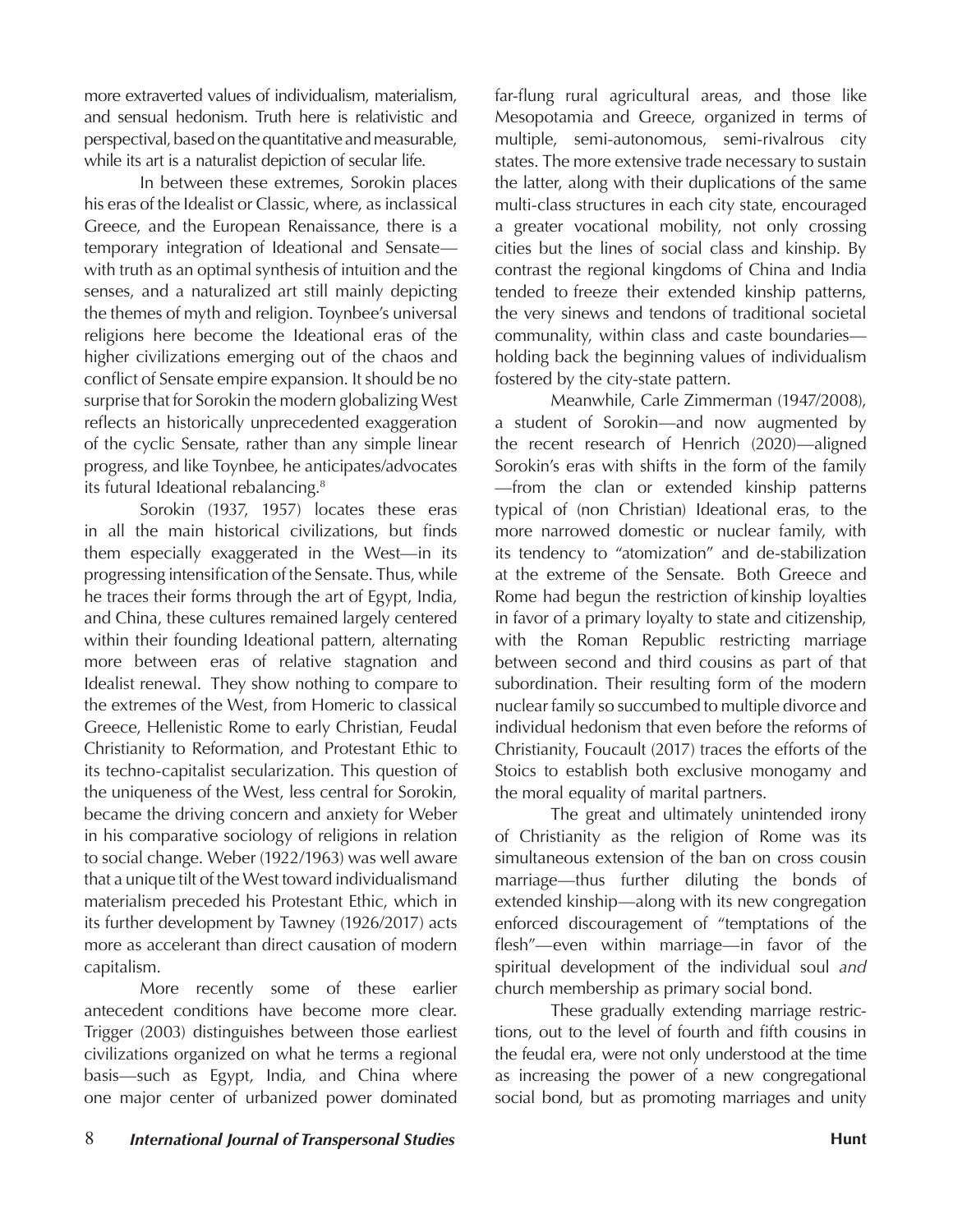across the otherwise distinct tribal groups pushed together within a post-Roman Europe (Henrich, 2020). Henrich has shown a precise correlation between regional synods extending these cross cousin prohibitions and the order of development of the new post-feudal mercantile cities of Europe —with their guilds then structured like the Church as family-like "brotherhoods" and further conferring a primarily vocational, rather than familial, social identity. Here are the beginnings of an individualism finalized in spiritual terms as Weber's Protestant Ethic, and then secularized, along with the dissolution of that congregational bond that had largely replaced kinship, as the individualized Spirit of Capitalism.

The result would be the unique mentality of the modern Western individual in contrast to non-Western extended kinship forms of personhood, as demonstrated in a series of studies by Henrich (2017) showing striking Western differences in standard psychological measures, traditionally not controlled for cultural differences, including resistance to social conformity, analytical vs. holistic thinking, independent ethical reasoning, trust for strangers, and greater differentiation/complexity of personality dimensions. Henrich summarizes the historical uniqueness of this mentality as W.E.I.R.D. – Western, educated, industrialized, rich, and democratic. Henrich is mostly celebratory of these values of independence and competitive individualism as directly responsible for the rational ordering of the present world economy,<sup>9</sup> although he concedes that more traditional extended kinship groups may, as they are assimilated into the new world order

face the loss of meaning they derive from being in a broad network of relational connections that stretch both back in time to their ancestors and ahead to their descendants. (Henrich, 2020, p. 486)

He fails to note, however, that the modern West had already done this to itself, while also gradually deleting the more abstract bond of collective congregational faith and communal associations that had largely replaced those extended familial bonds (Bellah et al., 1985).<sup>10</sup> The further question becomes whether the present world order can sustain the resulting planetary impact, and what would be the

conditions for a corrective numinous "break out" from this unprecedented "rationalization" of society and personhood?

# **A Western Spiritual Exceptionalism: Personal Salvation, Self Realization, New Age**

 $M/h$ at to make then of the division between the  $\bf{V}$  larger optimism of Toynbee, Sorokin, and Jung, and the pessimism of Weber's super-rationalism and Heidegger's universal commodification—such that "only a god can save us" (Heidegger, 1976, p. 57)—and which would make a Bourguignon effect permanent? Before exploring the possibility of a more revolutionary neo-shamanic renewal, it seems important to understand not the absence but rather an extreme narrowing of the Western numinous extending through pre and post Reformation Christianity into New Age self-realization one mainly "adjustive" to a Western culture of exaggerated individualism increasingly opaque to collective responsibility.

### **The Protestant Ethic of Vocation:**

## **A Radical Narrowing of the Numinous**

In the face of Weber's Protestant Ethic of Vocation, secularizing as modernity, it is easy to miss the numinosity, however narrowed, of the Calvinist *Tremendum*, further elaborated from Augustine (Troeltsch, 1931/1960), as the immediately felt power, majesty, and glory of an Omnipotent Deity, with an answering humility more related to subjugation than an earlier Christian Love and Forgiveness. Schematizing this overpowering aspect of the numinous: a wholly other God has predestined a small elect for salvation, and a majority for eternal damnation, with no humanly defined way of knowing who is who. Since the Will of God is "not to be measured by the standards of human reason or logic" (Troeltsch, 1931/1960, p. 585), only the fully Christian conduct of ones earthly vocation can be a sufficient demonstration and test of one's faith. Here the sense of paradox intrinsic to the unity of the numinous rests on this juxtaposition of a freedom of will and choice against the absolute determinism of Divine Will, resolvable only in a fully felt surrender to the possibility of Grace. With each of the faithful considered as a solitary, but worldly and now democratrized monk, practicing within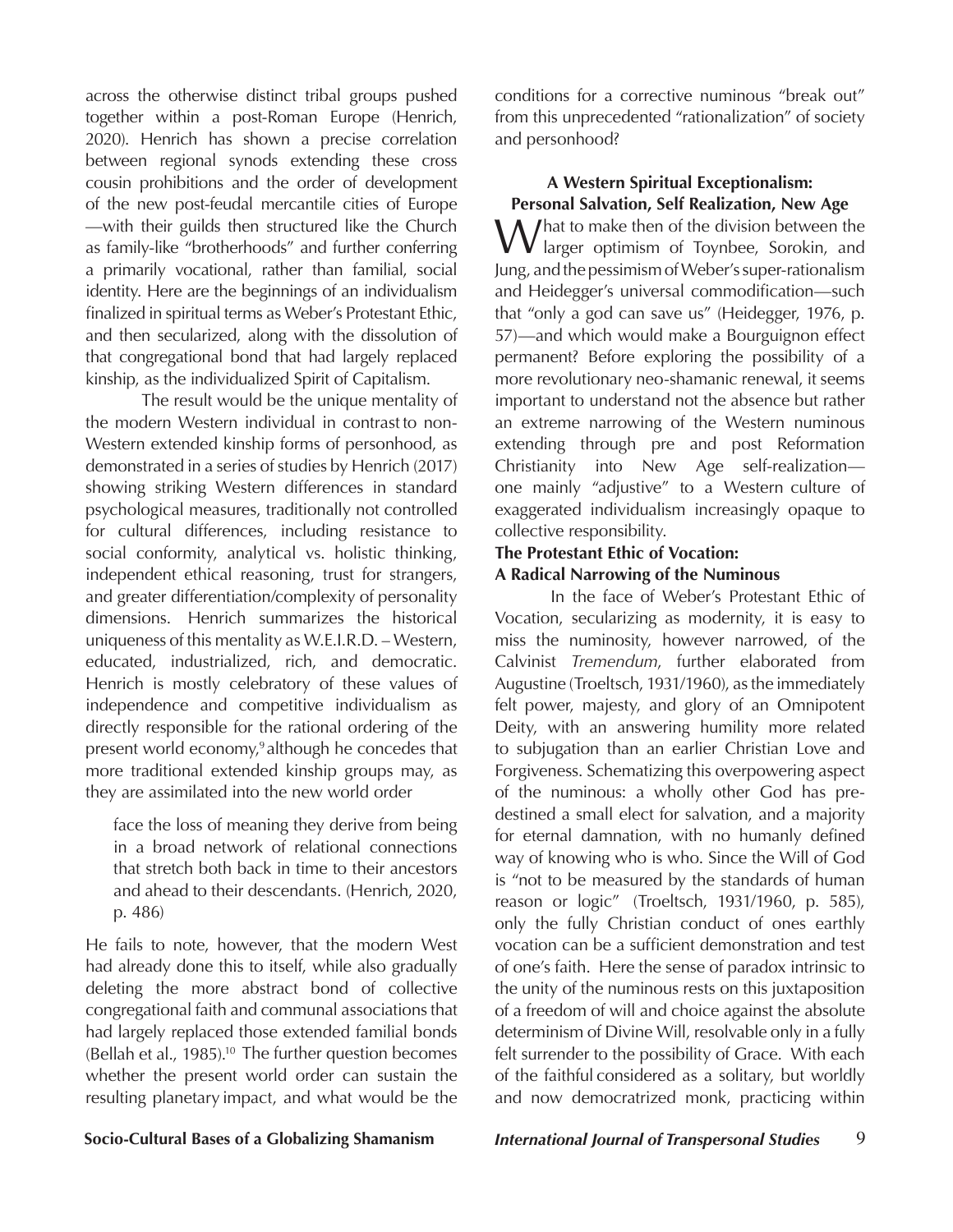daily life as "the tool of the divine Will" (Weber, 1922/1963, p. 114), it became inevitable to look past outward success and failure for whatever signs of "inner light" might exist—its own kind of innerworldly mysticism. At some risk of potential heresy, for the Puritans of Massachusetts, surrounded by a verdant New World:

Dark warnings were detected in the whisper of the wind and the babbling of streams. Heavenly messages of high significance were thought to be written in clouds that scudded across the everchanging New England sky. (Fischer, 1989, p. 126)

If even in the midst of their congregations these potential Elect "are and remain God's invisible church" (Weber, 1904/1958, p. 110), the inevitable dilemma over time was becoming invisible to themselves as well—a narrowing of an already narrowed numinosity of power and will into "pure faith." A major consequence for Weber of this juxtaposition of sanctified worldly vocation and unknowable salvation was a driven autonomy and

a feeling of unprecedented inner loneliness of the single individual…forced to follow his path alone to meet a destiny which had been decreed from eternity. (Weber, 1904/1958, p. 104)

Weber finds here the historical source of a finally secularized, and now globalized, unprecedented exaggeration of personal autonomy and separateness that came to define Western character. More psychologically understood this becomes the "schizoid position" that the psychoanalysts Fairbairn (1954) and Winnicott (1960) came to see, along with its compensatory narcissism (Kohut, 1984), as the underlying dilemma at the core of Western psychotherapy.

Another consequence of the Protestant Reformation for Weber was to at least partly replace an earlier communality and equality of suffering souls, with its warrant for Christian Love and Charity, with a new level of soul inequality—also soon to secularize. Love of neighbor was no longer primary, and economic poverty, actually intensified in the new industrial revolution, could be taken as its own portent of a Grace withdrawn—and so no longer warranting its traditional protection by the church.

10 *International Journal of Transpersonal Studies* **Hunt Hunt Hunt Hunt** 

In Weber's rather brutal summary, in the Puritan Ethic

the duty to one's neighbour is satisfied by fulfilling God's commandments to increase His glory. The neighbour thereby receives all that is due him and anything further is God's affair. Humanity in relation to one's neighbour has, so to speak, died out. (Weber, 1904/1958, p. 226)

Although an equality of suffering, charity, and forgiveness continued in Catholic doctrine and the break-away Baptist sects (Troeltsch, 1931/1960), for Tawney (1926/1998) mainstream Christian society had begun its permanent separation of economic life from a spirituality considered as entirely a matter of one's *personal* salvation. This development had already been well underway, not so much as a suppression of the numinous per se (Laughlin, 1992), but as the attenuation and narrowing of its more complete social communality, altruism, and humility.

# **Western Spiritualities of Power, Will, and Freedom: The Pseudo-morphic Christianities**

Oswald Spengler, whose *Decline of the West*  (1922/2018) set out a framework for Sorokin's and Toynbee's more empirical efforts, offered his own version of Sorokin's Idealist transformation of Medieval and Reformation Christianity. Struck by the metaphor of pseudo-morphism from minerology, where the inner structure of a crystal can be hidden within a different outer form, he suggested that beginning from approximately 1100 C.E, with heretical movements such as the Albigensians, Waldensians, and Brethren of the Free Spirit, there emerged a new pseudo-morphic Christianity. Its inner essence Spengler understands as Faustian—based on a spirituality of power, will, and freedom, and best symbolized by the soaring majesty of the new cathedrals. This becomes the latent beginning of a uniquely Western "religion of freedom" and Free Will,<sup>11</sup> with dissident individuals and small groups interpreting their ecstasies as the release of a Godhead within into a higher antinomian freedom and sacred empowerment. For Spengler it will be Nietzsche's Zarathustra, as an ostensibly secular religion of "will to power" for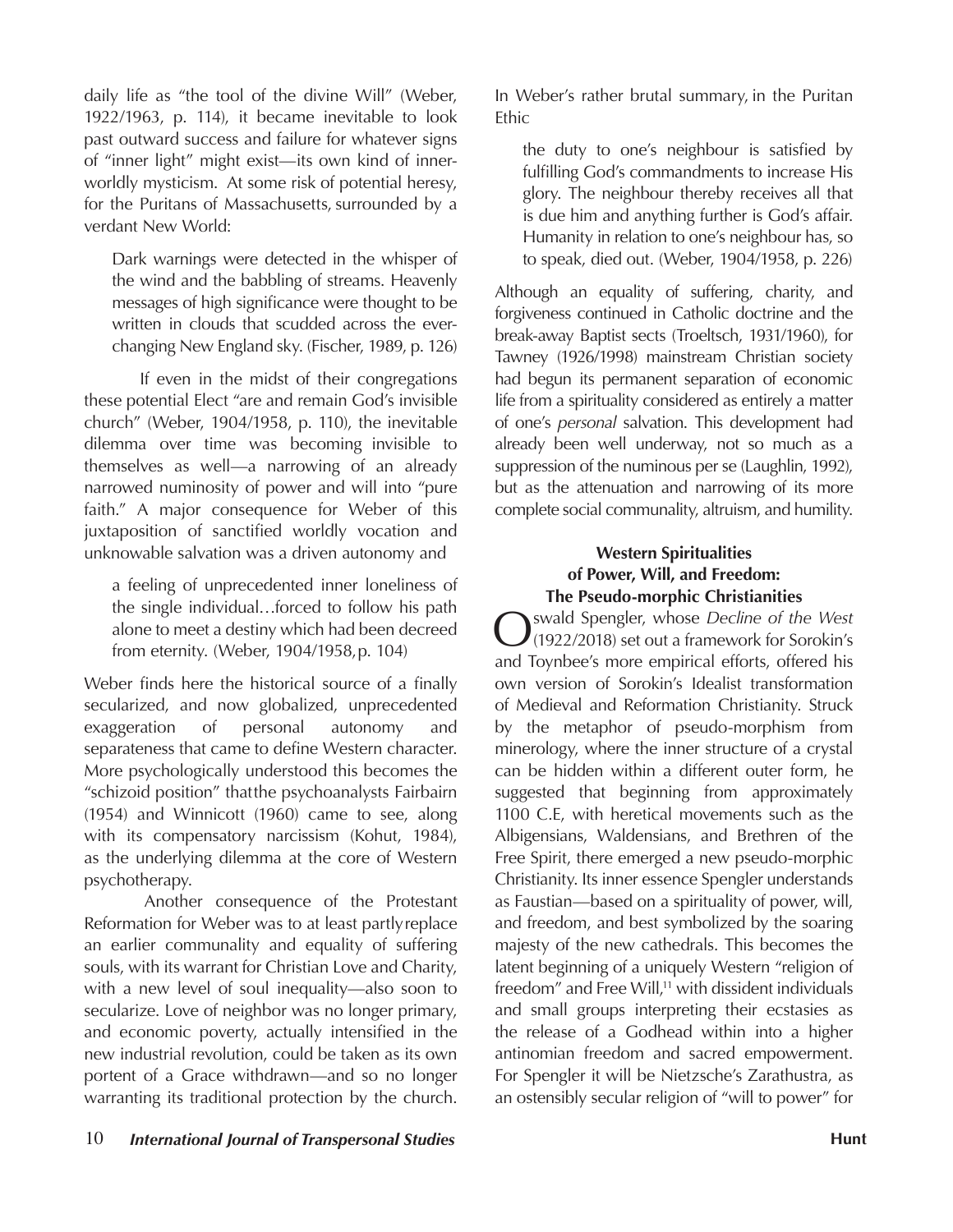a futural Homo Deus overman— "beyond good and evil"—that finally unmasks this Faustian/Promethean core. Nietzsche's spirituality of a "life force," while indeed "revolutionary" as an individual path toward "secular ecstasy," is also primarily "adjustive" for both Spengler and the later Heidegger (1949/2012) to a techno-capitalist will to commodification of planet and humanity.

The initial formulation of this new spirituality can be traced to Joachim of Flore (1145–1202), who distinguished three spiritual eras of a thousand years—the *Old Testament* age of the Father, the *New Testament* age of salvation through the Son, and a final, pre-apocalyptic age of the Spirit beginning in 1000 C.E. Where the age of the Son was based on faith and communal love, the age of the Spirit would see the activation of an inner Divine Spark within each individual —manifesting as an ecstasy of joy and freedom in the incarnation of the God within. Perhaps the best examples of this new lineage were the loose groupings of the Brethren of the Free Spirit, who criss-crossed Europe between 1100 and 1400 in small communities of Holy Beggers—the Beghards and their female companions the Beguins (Cohn, 1961; Knox, 1950; Troeltsch, 1931/1960). They cultivated an "Adamic Ecstasy"—schematized as a return to Eden before the Fall—with an experience of joy and higher innocence which made sin impossible since all forms of love had now been sanctioned and purified. Their successors in Cromwell's revolutionary England, the Ranters, Levellers, and Seekers, felt that they had surpassed a theistic God in their unitive mystical states, and that if Christ had lived longer he would have attained to their level (Cohn, 1961).<sup>12</sup>

This line of self deification, also part of Jung's early Red Book visions (Jung, 2009; Hunt, 2020), continued as an heretical but persistent background into the Reformation, soon to surface again as personal spirituality and an increasingly secular social order continued to separate. Its Quietist side, more explicitly mystical, began with the 16<sup>th</sup> century Sebastian Franck and carried forward into the similar "inner light" of the Anabaptists, Quakers, and German Pietists, for whom direct numinous experiences of light and joy became the direct signs of Grace and a freeing certainty in ones inner unity with God (Troeltsch, 1931/1960).

Meanwhile, a more prophetic line unfolded in the collective ecstasies of the revivalist camp meetings and Great Awakening of Edwards, Whitfield, and John Wesley. Here impassioned hell-fire sermons induced bodily death-rebirth "paroxysms," surprisingly reminiscent of Grof's (1980) "perinatal matrices" of high dosage psychedelics, and opening into a "born again" Salvation.

[They] cried out loud, with the utmost vehemence, even as in the agonies of death….accompanied with sharp bodily pain. These pangs of the new birth…. (Knox, 1950, pp. 520, 522)

These cataplectic states of being "slain in the spirit" could be followed by a unitive bliss understood as a final certainty of a salvation primarily centered on the self.

It should not be surprising then that Weber (1904/1958) traced a straight line of influence from these Protestant spiritualities through Emerson to William James, as also in their shared interest in the "new" mysticisms of the East, and James' own concentration on religious experience as something primarily "individual"—a *personal* enlightenment to replace a *personal* salvation. James' *Varieties of Religious Experience* (1902) and Bucke's closely related *Cosmic Consciousness* (1901/1961) would anticipate a line of New Age and transpersonal thinking based on a psychologically understood natural capacity for a secular ecstasy/numinosity, largely stripped of its traditional metaphysical schematizations, but continuing/intensifying a spirituality of self realization and "higher states of consciousness." This was further reflected in Jung's higher Self and Maslow's (1972) new version of an earlier Elect Brethren in his "higher specimens" of humanity open to peak experience and transpersonal realization—later still further developed in Almaas (1988) and Wilber (1995). Its capacity for response to collective crisis, and access to the breadth of an original shamanic template, has become less clear. **The This-Worldly Mysticisms of Self Realization:** 

# **Adjustive Spiritualities of a Dominant Minority**

In social-historical terms, and at least in part, one can understand the self realization spiritualities of Jung, Maslow, Almaas, and much of transpersonal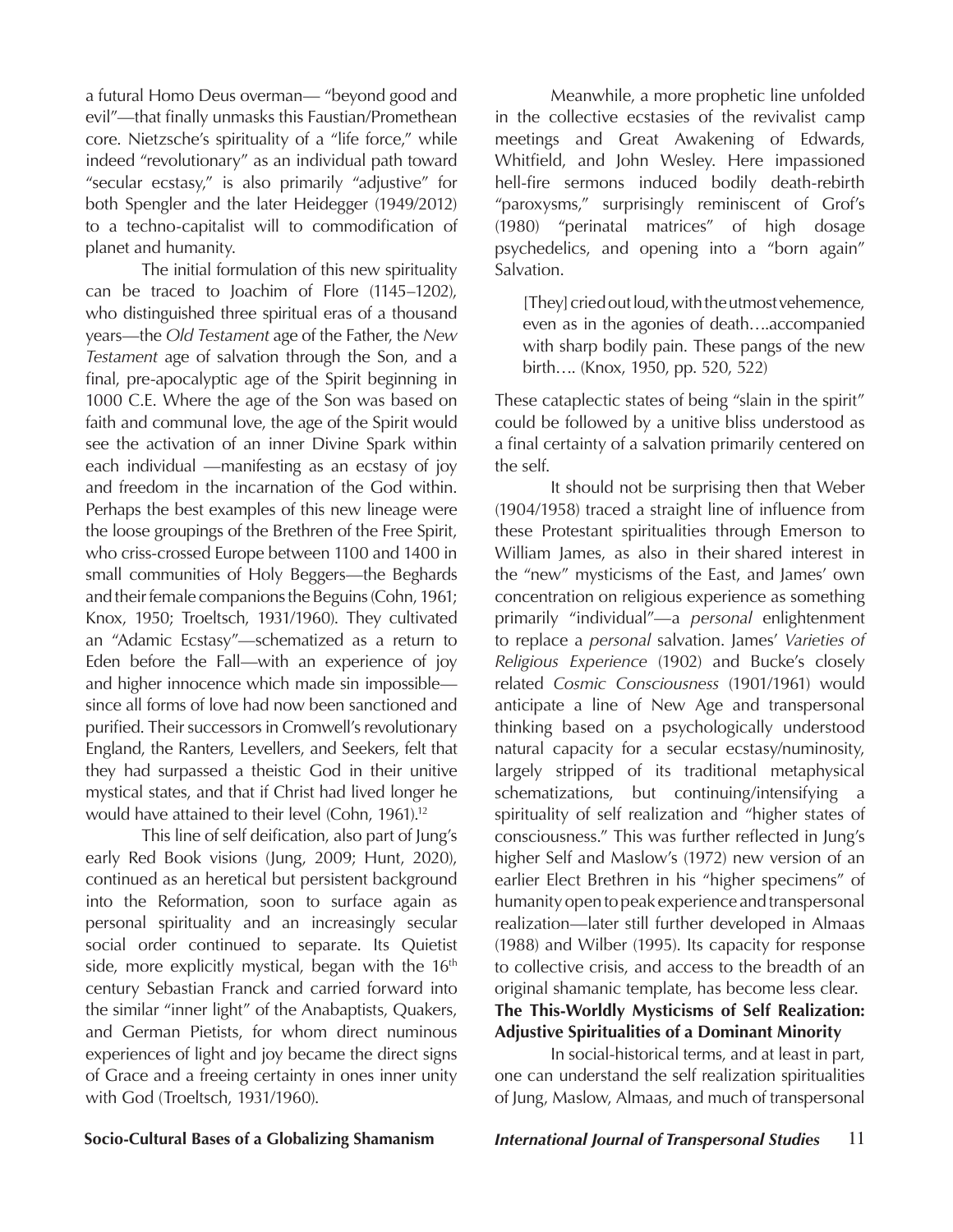psychology, as, in Toynbee's (1939, 1956) terms, an adjustive and re-balancing response of a dominant minority—Troeltsch's (1931/1960) "secret religion of the educated classes"—creating a certainly needed path of spiritual renewal for a radically secularized material society centered, to an historically unprecedented degree, on values of individuality and personal autonomy. With Weber, this has also become a society of unprecedented loneliness, and it is not surprising to find its compensatory psychotherapy centered on insecurities in self-esteem, fragility in sense of self, and defensive narcissism. Just as early capitalism needed a Weberian inner-worldly ascetic of sacralized vocation to find larger meaning for its individualized work ethic, so a still more desacralized contemporary society, with its hyperindividualism, social fragmentation, and decline in both congregational and secular community (Bellah et al., 1985), may not be fully liveable to those most sensitive to its stresses without these spiritualities of a heightened sense of Being, self realization, and embodied personal presence.

It is striking that Gurdjieff, whose Sufi based school was further developed in Almaas' integration of Eastern meditative practices, Reichian bio-energetics, and contemporary psychoanalysis, offers a portrayal of the Western spiritual seeker that anticipates by many decades the later mainstream psychotherapeutic observations of Fairbairn (1954), Guntrip (1968), and Winnicott (1960, 1971) on characteristic schizoid and narcissistic dilemmas in sense of self—portraying feelings of inner emptiness, lack of vital embodiment, and overall sense of unreality and futility (Gurdjieff, 1950; Ouspensky, 1949). Gurdjieff's answer to this latent vulnerability in sense of self was the be-here-now practice of "self-remembering," seeking to develop the essential strength and will of an alive ongoing experience of personal presence as necessary before any approach to the "objective consciousness" of the nondual spiritualities of the East. Almaas (1988, 1996) has similarly stressed that without initial practices to develop "personal essence" and "essential identity as Being," concepts close to Maslow's (1962) higher levels of self actualization, nondual experiences of an all-one can be destabilizing. Similarly there has been the puzzlement of Eastern meditation

teachers over their Western students' issues of self esteem that are unfamiliar to their more traditional societies, and resulting confusions of actual selfpathology with forms of enlightenment—deficient emptiness with the Buddhist no-self and narcissistic grandiosity with Atman (Engler, 1984). While Eastern practices originated within the traditionally more individualized elites of their feudal societies, and so appear to be ideally suited to *individual* Western spiritual seekers, it is easier to miss that their teachers generally grew up within extended kinship families and the "congregational" memberships that traditionally grounded the sense of self. Both of these are lost in a West of atomized nuclear families, with their narrowed and "hothouse" emotionalities, and early attachment issues fostered by a culturally mandated and too early "teaching" of autonomy and independence (Erikson, 1962; Junger, 2016).

In this regard Almaas' (2004) Ridhwan school of transpersonal development, the one with which the author has greatest familiarity (Hunt, 2003), is instructive both in its unique strengths and potential limitations—the latter pointing to this same cultural narrowness in New Age spiritualities of transpersonal self realization. First, Almaas (1986, 1988, 2004) has developed what is probably the most differentiated map of numinous dimensions and levels, and so in principle incorporating the full spectrum of what separately developed would be the mysticisms of knowledge, love, and power/will. In addition, Almaas (1988, 1996) has gone the furthest in developing, indeed out of necessity, Maslow's (1971) and Wilber's (1984) concepts of spiritual "metapathologies" (James' "theopathies"), as conflict patterns typical of neuroticism and psychoticism but in a context specific to spiritual development rather than traditional clinical diagnosis. Here Almaas makes detailed use of the contemporary psycho-analytic observations of Fairbairn, Guntrip, Winnicott, and Kohut to locate sources of blockage, distortion, and disruptive after-effects specific to each dimension and stage of essential or numinous experience.

This uniquely valuable empirical framework is separate from the aspect of a more cultural concern which Almaas terms the Logos of his system—what for Otto (1923/1958) would be its schematized metaphysic—and most developed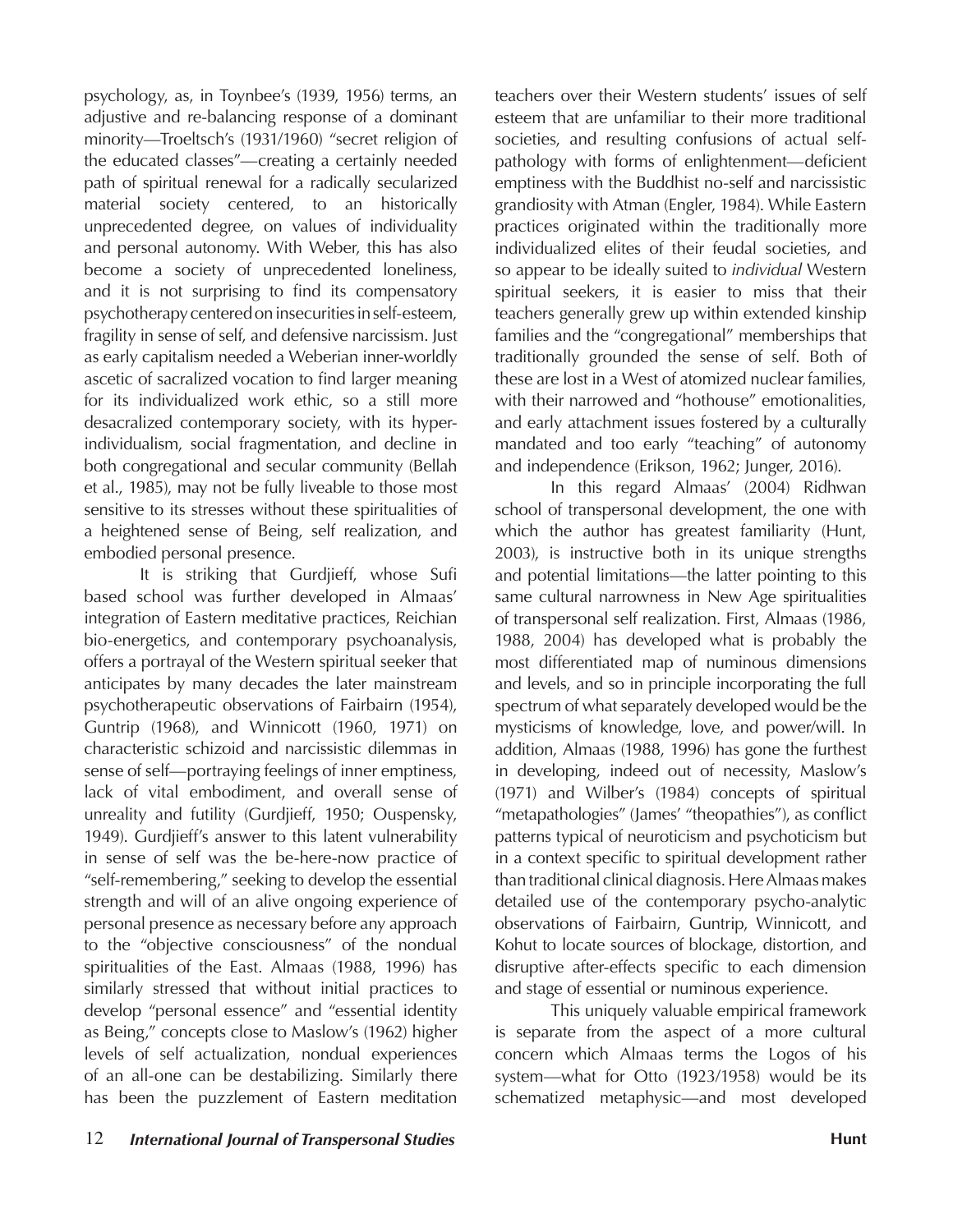in Almaas' *Runaway Realization* (2014) and *The Alchemy of Freedom* (2017). While implicit in all essential states, much as also for love and wonder, freedom is here understood as the final fruition of an individual enlightenment or awakening into the nondual dimensions—a freedom understood as a joyful surrender into the energized aliveness of a continuous nondual unfoldment—of which admittedly few will be fully capable. This freedom is based on a primary "dynamism" and "energy" that releases an inner "red sulfur" empowering an "endless realization" (Almaas, 2017, pp. 54–55). Its outward expression will be the deep surrender of a "divine indifference," "simplicity," and "peace" (Almaas, 2017, pp. 70, 185).

This is primarily a language of the numinous narrowed to Otto's *Tremendum—*the paradoxical qualities of essential will as allowance/surrender and power as stillness/peace—via a quality primarily schematized as the "energy" of a spiritual absolute. While after much discipline and practice it would indeed release the individual from a very Western egoism and narcissism, its schematization as freedom very much remains within the Logos of that same Western culture—risking a sort of sociological metapathology of a "higher schizoid" that becomes primarily adjustive to the hyper-individualized cultural mentality that, on a now planetary level, got us here. It is a spirituality more adjustive to the dilemmas of the globalizing West, than the more revolutionary and collective re-sacralization now needed—a curative potential more in care, responsibility, and communality than "freedom."13

One way of summarizing this larger dilemma is to say that Joachim of Flore's thousand year "Age of the Spirit"—with its mandate for realizing the godhead incarnate in each individual soul—would have been "up" in 2000 C.E. It might be said to have reached its most direct culmination in Wilber's (1995) fixed structure of a universal enlightenment —subtle, causal, nondual—and one only and rarely attained by the individual in deepest meditation. On the basis of these ages of Father, Son, and Spirit, also so fascinating to Jung (1977; Hunt, 2020), it would be time for a new understanding of human spirituality—whether that be termed a "participatory turn" with Ferrer (Ferrer, 2002; Hartelius & Ferrer,

2013) or the open numinosity of Heidegger's beingin-the-world (1935/2014; Hunt, 2019). Such a spirituality—existential, participatory, and indeed neo-shamanic—might seek its expression, in terms of historical precedent, in response to an historically unprecedented and global crisis in human purpose and planetary integrity.

So it seems especially striking that figures as diverse as Jung, Reich, Heidegger, and Toynbee foresaw this kind of neo-shamanic re-sacralizing of body, nature, and planet. What would be its collective source of energy and inspiration such that a neo-shamanic spirituality might re-organize a Faustian world-order?

## **Neo-Shamanism, Entheogens, and Globalization**

How might such a neo-shamanism look as the initial framework of a futural spiritual movement addressing a crisis of climate change and the runaway socio-economic structure both creating and accelerating it? Such a movement with the full spectrum numinosity of its shamanic template—would have to replace a view of the material world as "fallen," and so "commodified" in the axial and world religions, with its resacralization. Just as its original shamanic template was as yet undifferentiated between an innerworldly mysticism and inner-worldly ethical prophecy, combining individual vision trance and social guidance, so a re-newed neo-shamanism would combine the experience of a numinously expressive nature with the values of an ecological and social activism. Weber (1918/1946, 1922/1963) had already stressed the fluid line between his two this-worldly types. Where the inner-worldly ascetic, whether Calvinist or Confucian, sought to be the "tool" or "instrument" of the sacred within daily social conduct, the contemplative mystic longed to be its "vessel," attuned to its ever unfolding signs of grace. The neo-shamanism of our seminal figures had aspects of both this "participatory" societal engagement and a felt numinous connectedness with nature and planet.

### **The Role of Entheogens**

Why would such a movement be, and even *have* to be, empowered by psychedelics—and

**Socio-Cultural Bases of a Globalizing Shamanism** *International Journal of Transpersonal Studies* 13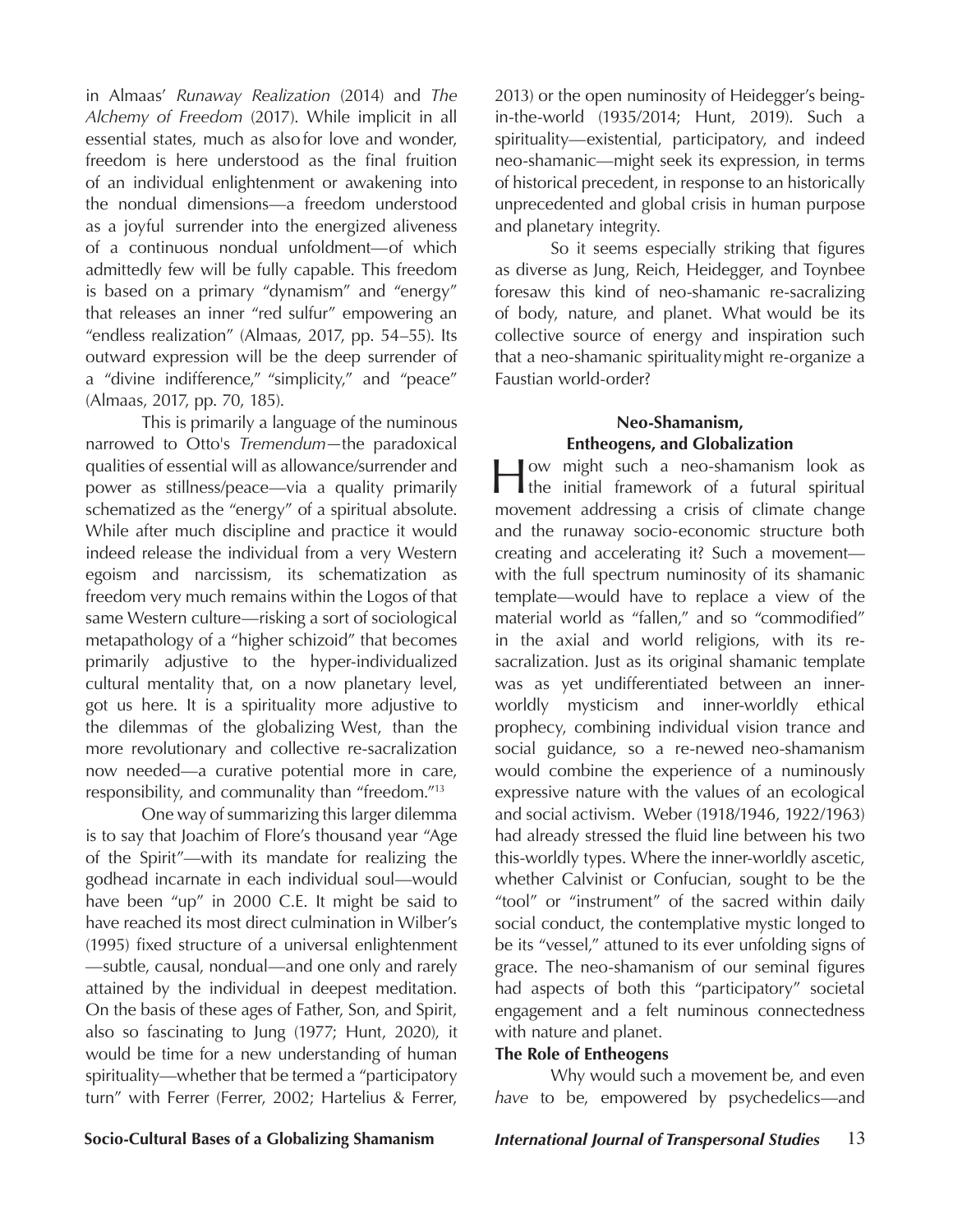re-directed as its entheogenis? Where else would come the numinous intensity required?

- 1) The widespread "populist" use of psychedelics, combined with their increasing legitamization as medicalized psychotherapy (Pollan, 2018), means that a larger array of people will have been exposed to a full spectrum of high intensity numinous states than was possible in both traditional religions and individualized New Age spiritualities. This at least partly obviates a now maximally intensified Bourguignon Effect, since recent decades will have begun a more gradual version of Timothy Leary's (1968) fantasy of putting LSD in the water supply of all the major cities of the world. Is there then a tipping point, a point of societal ignition?
- 2) As cited above, multiple research studies of psychedelics have found an enhanced sensitivity to both physical and animate nature, and increases in environmental and ecological values. This effect is also intrinsic to the healing and integrating effects of all numinous experience as invoking the quasi-physical metaphors of traditional lataif/ chakra patterns most immediately available through the physiognomically mirroring patterns of the natural order. Tacit in much spiritual experience, this is especially amplified in higher dosage psychedelics—rendering nature and planet holy.
- 3) Psychedelic experiences have long been shown to be guided by a set and setting that is both individual and cultural (Pollan, 2018; Winkelman, 2021). The larger set and setting of modernity includes an increasing awareness of climate crisis, growing social inequity, and their technocapitalist intertwining. The radical openings of psychedelic experience will increasingly have no choice but to be shaped by this emerging planetary dilemma.
- 4) In terms more independent of set and setting, high dosage psychedelics also act as a kind of truth serum—reflecting the intrinsic revelatory, integrating, and healing function of the numinous. The *truth* is that there is indeed this human caused climate crisis and resultant habitat

destruction, and that humanity both shares an organismic continuity with all other species, and possesses a unique capacity for self knowledge that confers, in addition to our relative autonomy and freedom, the responsibility for a larger care and sheparding for what we also depend upon.

5) Finally, there is already precedent, and to some degree a guiding template, for this re-newed neoshamanism in the North and South American, both indigenous and Westernized, sacred plant religions—along with their creative syncretisms with Christianity. A globalized version of these entheogen neo-shamanisms—including their future interactions with the "congregational" world religions—whether possible, inevitable, or neither—becomes entirely conceivable.

## **Nativist Neo-Shamanisms: Precursors and Precedent**

Toynbee (1939, 1956), already anticipating a revolutionary spirituality to compensate Western materialism, searched in vain for a creative "internal proletariat" that could play a role analogous the transformation of Rome by early Christianity, and asked:

How is this apparent spiritual barrenness of our Western internal proletariat to be interpreted? (Toynbee, 1939, p. 188)

On the other hand, Toynbee was also aware of a smaller external proletariat, not yet internal but perhaps in hindsight with some of the stealth of an early Christianity, namely the indigenous neo-shamanisms of the Peyote religion, Ghost Dance, and one can now add the more recent South American Ayahuasca churches. He was especially struck by the syncretic fusion of these movements with a Christian universalism of love and reconciliation, while also in their pan-tribalism meeting considerable hostility from more traditional shamans. In contrast to earlier Indian prophetical movements which were understoodably inspired by more apocalyptic visions of White destruction, Toynbee found in these movements

the distinctive characteristics of the "higher religions" that have been discovered by

14 *International Journal of Transpersonal Studies* **Hunt Hunt Hunt Hunt**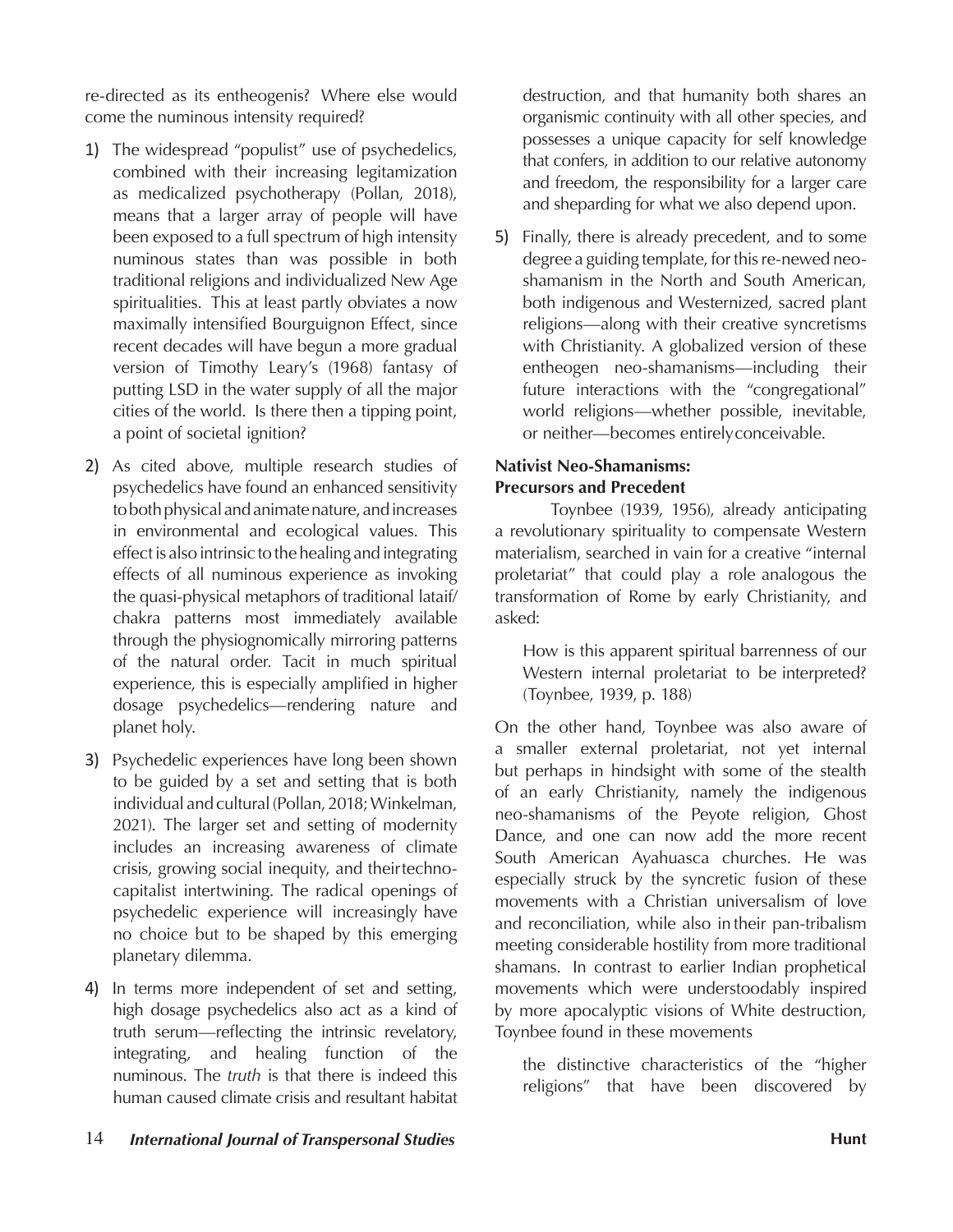those prophets…who have taken the path of gentleness. (Toynbee, 1939, p. 329)

The Peyote movement, fully emerging by the 1880s, began when Northern peoples such as the Kiowa, Comanche, and Delaware adopted aspects of an original Northern Mexico Peyote shamanism of the Huichol and Raramura, and still later with its then Christianized elements culminating in more contemporary legalized versions of the Native American Church (La Barre, 1969). Meanwhile, the Ghost Dance, largely developed by the son of a traditional shaman named Wovoka (Jim Wilson), was a syncretic integration of the traditional tranceinducing Sun Dance and Wesley style revivalism, culminating in group shared visions of heavenly after-life encounters with deceased relatives and the disappeared animals. Although the version spread to the Lakotas became part of the horrific Wounded Knee massacre of 1890, Wovoka's actual teaching promoted a peaceful reconciliation with White society (Warren, 2017). Later, and well into the 1900s, Ghost Dance remnants were integrated into the Peyote movement (La Barre, 1969). Most recently, the South American urban based Ayahuasca churches, Santo Daime, Uniao do Vegetal, and others, use an Ayahuasca tea in a mix of neo-shamanic music and ritual within a ceremonial Christianity, and unlike the Peyote movement are open to the non-indigenous, with centers expanding into Europe and North America (McKenna, 2004).

It becomes clear that not only can collective spiritual movements be organized around entheogens, but they can be syncretically linked with the world religions—leaving the link to climate crisis as the coming emergent. Meanwhile, that these movements were already *neo*-shamanic—that is, post tribal —takes at least some of the sting out of the also legitimate concerns with "cultural appropriation," as in an "Ayahuasca tourism" where Westerners seeking a narrower self-realization do co-opt a traditional village shamanism (Fotiou, 2016; Winkelman, 2005). A more general syncretism is, however, intrinsic to the history of world religion (Toynbee, 1956, 1957), and could be defined as a *mutual* appropriation between two traditions—each modifying the other in an emergent creativity that enables a wider and

more powerful social diffusion. Examples would be the fusion of Mahayana Buddhism and the Bon shamanism of Tibet, producing Vajrayana Tantrism (Guenther, 1976), and early gospel Christianity crossing with Stoicism and Neo-Platonism in the Natural Law and Trinitarian doctrines of the Roman Church (Troeltsch, 1931/1960).

As above, while Christian love and forgiveness transformed Roman values of authoritarian individualism, a counter-movement of Romanization—of such righteous distress to Simone Weil (1949/2002) entailed the Church acceptance of Roman class structure and slavery. One could speculate that in a futural entheogen infused neo-shamanism, the mediating role of Stoicism, especially, would be played by the Western psychotherapeutic tradition itself, along with the naturalizing influence of the emerging neuroscience of psychedelic and meditative states (Barrett & Griffiths, 2017), along with understandings of the numinous as a natural spiritual intelligence (Dale, 2011; Hunt, 1995b, 2016). The main equivalent of Weil on a destructive Romanization would then be a neuroreductionism of the numinous in terms exclusively of a brain chemistry to be harnessed with new technologies of manipulation and commodification (Harari, 2015), rather than following the primacy of its phenomenology of an intrinsic openness, communality, and humility that would far better deconstruct the materialist values threatening from the other direction.

Since any such entheogen based spiritual movement, while intrinsically re-sacralizing the natural world, would also lack the specificity of organization for the physiognomies of nature offered in the detailed mythological grids of indigenous peoples (Levi-Strauss, 1966), the syncretic integration with traditional congregational religions would become all the more important. Here, to the precedent of the Peyote and Ghost Dance movements, should be added the unfulfilled promise of the Leary inspired Good Friday experiment, where seminary students given psilocybin underwent ecstatic Communion experiences (Pahnke & Richards, 1966; Doblin, 1991). More indirectly, but implicative of this same potential bridge, the recent Encyclical of Pope Francis, *On Care for*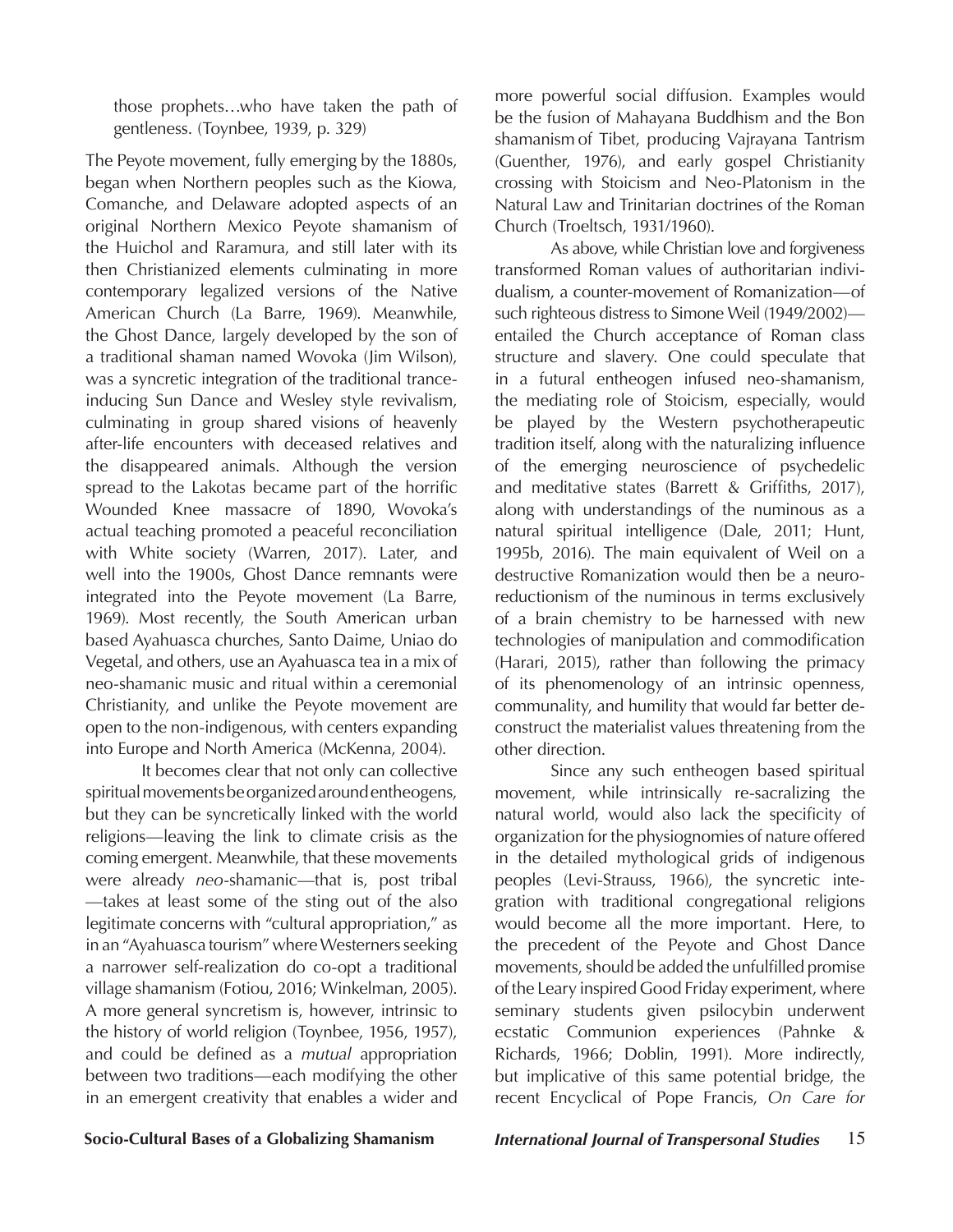*Our Common Good* (2015), endorses indigenous valuings of nature over a Christian heritage as "her lord and master" (p. 3). Rejecting its culmination in a Western utilitarian and planetary commodification, a more authentic Christianity "inspires us to love and accept the wind, the sun, and the clouds" as a "universal fraternity" (p. 148). The experience of awe in nature, for Francis, shows *both* "God in all things" and "all things are God" (p. 151).

### **Entheogens, Directionality, and the Nondual**

There have been two paradigms for psychedelic research. The first and most developed is entirely within a Western tradition of selfrealization and individual healing. Much of its early development is owed to the work of Stanislav Grof (1980) on LSD, based on individual sessions, with guide/therapist, eye shades, and classical music through earphones—all to access a maximum "inner depth." Grof distinguished initial stages centered around Freudian psychodynamics and then Jungian archetypes of an expanded sense of Self, further passing into his "perinatal" stages of deathrebirth crisis, where a surrender and dissolution of ego/body-image boundaries could open into the nondual dimensions of an all-one, as also described by mystical and meditative traditions.

The second paradigm, neo-shamanic and modeled more on encompassing surround than individual depth, and most visible in contemporary Ayahuasca research (Bresnick & Levin, 2006; Shanon, 2002), is based on a group administration, echoing sweatlodge and Peyote communality, and so integrating individual experience and group sharing. Used in outdoor settings it has the potential to further intensify the intrinsic attunement of these substances to nature and environmental values. It had its modern origins in the explicitly neo-shamanic group sessions of Salvador Roquet (Yenson, 1988), as initially influenced by the Mazetec shaman Maria Sabina (Krippner, 2017). He used circles of from ten to twenty participants, deliberately varying membership in terms of gender, age, and social class origins. The positive self-organizing effects of such group administration had already been foreshadowed in an early experimental study comparing single and group LSD sessions by the sociologist Philip Slater, with Morimoto and

Hyde (1957). They found an equivalent intensity between the two conditions, but with significantly less anxiety, confusion, and disorganizing bodyimage symptoms in the group setting, along with greater positive affect. Pollan (2021) has recently described similar differences between the more individual, medicalized, psychedelic research and group sessions with mescaline that increase an immediate connectedness with others and the natural surround.14

Both in terms of these differing traditions of entheogen research, and in the larger contrast between individual meditative traditions and the multiple neo-shamanisms, there emerge two understandings of a nondual consciousness. In the Eastern Vedanta and Buddhist meditative practices, and the Ridhwan school of Almaas, the nondual allone is conceived as an abstract, ultimate, and rarely fully realized goal. As above, its difficulty for hyperindividualized Western students, augmented by widespread trauma in early childhood relatedness, can render a nondual realization conceived as an ultimate freedom, and indeed in contrast to its theoretical understanding as the primordial condition of consciousness itself (Hunt, 2019), a strangely distant and easily fetishized goal.

By contrast, the shamanic traditions might be considered as starting from a more idiographic and multiple version of the nondual. Hallowell (1960) and Bird-David (1999) describe how in the languages of indigenous peoples major features of nature mountains, trees, rivers, sky—commonly share the same grammatical forms as persons—making them "nonhuman persons" of spirit—and distinct from the different endings for physical things of a more utilitarian use. Their children thus grow up into an already established communal, extended kinship dialogue with nature that can then be specified experientially in shamanic training, dreams, and vision quest, and formalized in the Indian Medicine Wheel, Levi-Strauss' (1966) myth based nature grids, and their carry-forward in systems like the Chinese I-Ching (see Hunt, 2011, 2020). It is the roots of this capacity, rediscovered by Westerners such as Thoreau (1854/1982), that are amplified in entheogen based experiences in nature, whose physiognomically expressive and externalized lataif/chakra patterns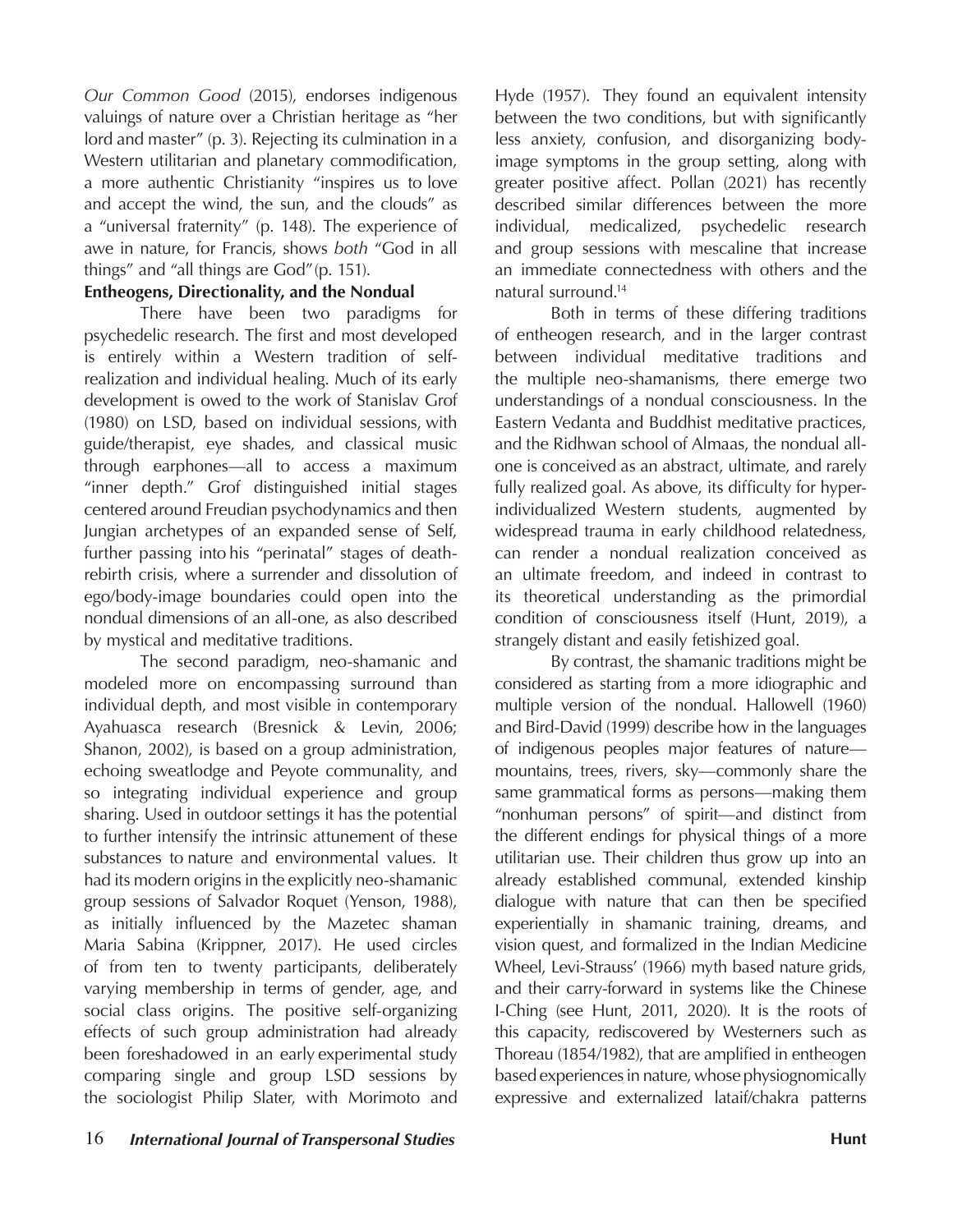are synesthetically embodied as the primary quasiphysical metaphoric vehicles of the numinous.

Loy (2019) distinguishes between a nondual approached from a language of the "within," as in the Eastern meditative traditions that seek an ultimate dissolution of self into an Emptiness/Absolute, and a nondual manifesting initially from "without," as in theistic revelation, and one could include in the present context the multiply expressive nature embodiments of a neo-shamanism. This distinction is necessarily relative (Loy, 2019). The realization of "suchness" in Soto Zen, in the immediate becoming one with the "pure sensation" of "temple bell ringing"—as a unique particularity in and of all time and being—can be seen as a more abstract version of the more specified "animistic moments" of vision quest, but without its mythically anchored associations or the fixed physiognomies of *I-Ching*  trigrams (Hunt, 2020). The similarity to Heidegger (1950/1971), on the immediate beingness/presence of each "thing" as assembling the world around it, shows not only this influence of Chinese Taoism and Zen Buddhism on his thought (May, 1996), but his own version of an expressive neo-shamanism of land, path, and river (Hunt, 2019). Here the implicit inner "ladder" of Wilber and much Eastern meditation is replaced by a vital and multiply expressive "surround" that awakens from "without."15

### **Some Societal Implications**

How might such an entheogen inspired neoshamanic and ecological movement, so variously anticipated in Jung, Toynbee, Reich, the later Heidegger, and indeed Albert Hofmann, actually begin as such? Both Leary and Grof had envisioned psychedelic centers spreading to cities around the world, not in itself so unreasonable given the similar rapid growth of spirit mediumship in the later 19<sup>th</sup> century (Hunt, 2003). Clients were to gather in small groups on Friday evening for preparation and safety evaluations, receive the substance in guided sessions all day Saturday, and share and begin to integrate their experiences on Sunday. Something like this appears very close to realization as medicalized research on psychedelics moves toward a wider legalization (Pollan, 2018). Already more informal small group Ayahuasca tea circles have spread through North America and Europe using this same format.

The difference for a futural entheogen based Church of Gaia would be in this very collective set and setting, so that such centers/ circles would also be positioned on the peripheries of urban centers so as to enable group exposure to parks, trails, hills, and rivers. On the model of Roquet, one might imagine small groups of twelve or more, deliberately mixed in terms of gender, age, and social origin, meeting perhaps over a year and taking sacred substances twice in that time in order to allow time for individual and shared integration (Bieberman, 1968)—while maintaining and enhancing contact in the interim through group dream sharing methods developed on the model of traditional hunter-gatherer practices (Long & Manley, 2019). Then perhaps at the end of that year the original groups would dissolve, with one or two members becoming the nucleus for the next groups of twelve, and so on. These proliferating circles would be very much on the model of Hutterite sects (McKenna, 2004) and Wesley prayer groups after his large scale revivals (Knox, 1950). Here also would be the immense value of Almaas' (1988, 1996) precise mappings of the metapathologies of blocking and distortion stirred up by these intense numinous experiences, to help with guidance and stabilization within the groups.

These Gaia "Save the Planet" congregations, in broader contacts with each other, would develop their own communalities, rituals, and specific nature symbolisms, along with regional syncretisms with similarly responding aspects of the world religions —as already seen in Peyote, Ghost Dance, and Ayahuasca church movements, as well as forecast in the neo-shamanic versions of Jesus in Nietzsche (1888/1954) and Reich (1953). The result would be a fluid interchange between the inner-worldly mystical – as a re-sacralized animate nature—and a this-worldly prophetical ecological activism—as a globalizing mass movement intent on putting full stop to the techno-economic decimation of planet. Thus inspired and embodied, these groups would organize and come together in forms of mass civil disobediences, yet avoiding the physical violence negated by the communality and sacred humility of the full spectrum of the numinous. This would be a non-rational sacred energization of an utterly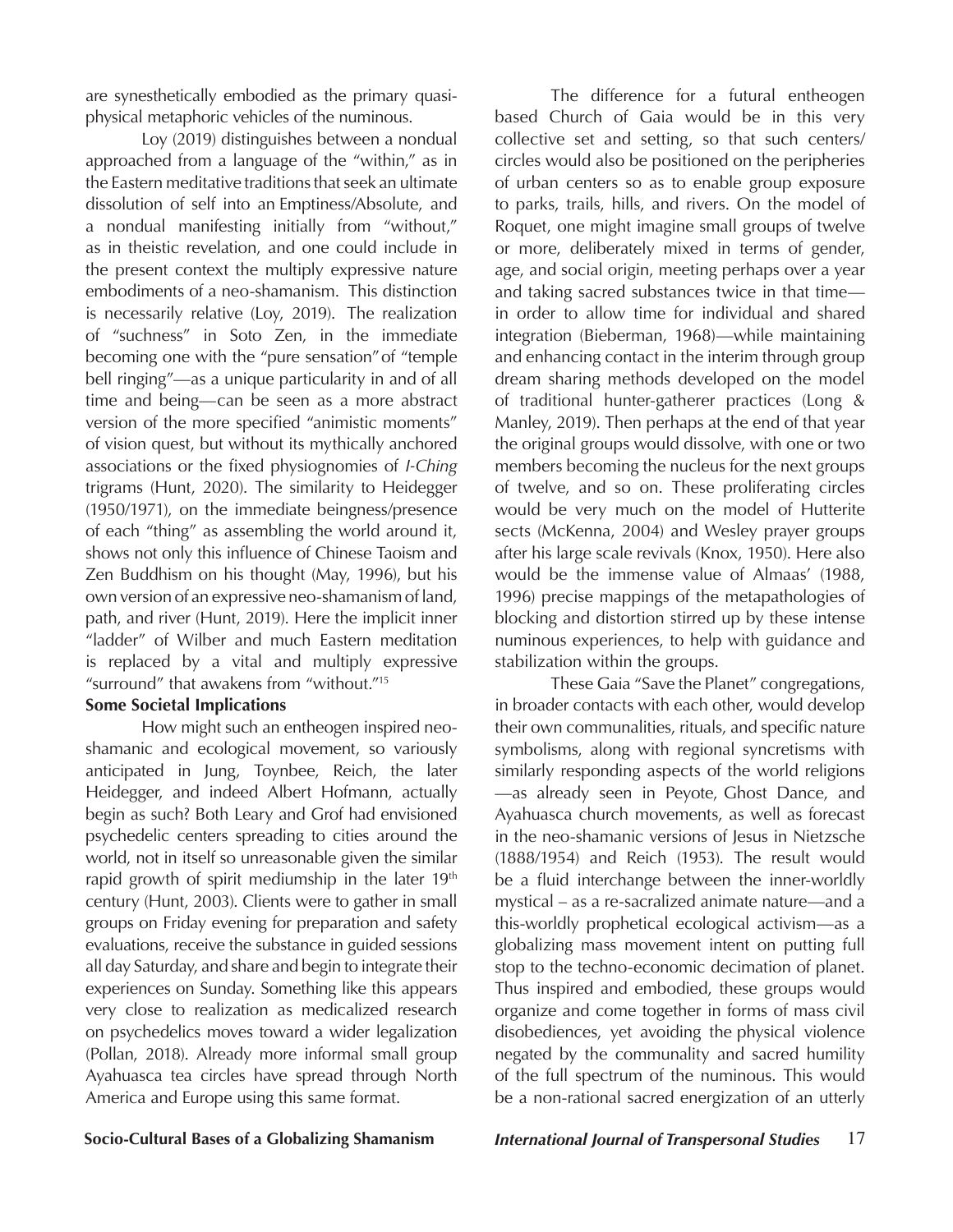rational and deeply ethical ecological movement, to finally compensate for a highly rationalized economic and political system, itself driven by a non-rational greed and envy.16

What might prevent the Romanization and co-option of such a movement? And why would it not undergo its own secularization back into that same pervasive culture of materialism and personal gain? Here it would be the very intensity of entheogen experience, along with its democratization and repeatability, that would recreate some of the supportive social setting found among shamanic peoples. Yaden et al (2017), in comparing external judge ratings of samples of spontaneous mystical/ecstatic states with accounts from psychedelic experiences, found the latter to be higher in intensity, reduction of death anxiety, spiritual meaning, and resulting sense of moral purpose. It would be this combination of directly felt and renewable numinous impact, its truthserum quality, and the very set and setting of climate crisis that might shield an entheogen Gaia Religion from its modern Romanization. Indeed one of the strengths of shamanic vision trance, further aided by an oral culture without any fixed written dogma, was that shamans could return to their original "dream times" of creation and re-envision changes in its schematizing mythologies to better reflect and symbolically address current social conflicts (Guss, 1980). It is as if a later Old Testament prophet might re-dream a new version of Eden, Fall, or Flood, one with new insights more authentically resonant with his/her times. Entheogen sustained Churches of Gaia would have some of this same capacity for continuous creative renewal—inherent in the very nature and function of widely shared and renewable numinous experience.

### **Conclusions**

It may be of help in following this admittedly highly<br>speculative analysis to clarify theseries of premises speculative analysis to clarify the series of premises on which it rests.

1) There is an intrinsic and universal human capacity for numinous experience, with its core in the phenomenology of awe, and its function of an encompassing sense of meaning which balances, heals, and integrates.

- 2) This capacity—as both individual and collective —necessarily interacts with the socio-economic structure of human societies as its most abstract set and setting—and this in some mixture of mirroring that structure (Durkheim) and in its charismatically driven social change (Weber).
- 3) The full spectrum of this capacity for the numinous —with its personal spiritual transformation, communality, altruism, humility, and its primary metaphoricity in the dynamic forms of nature —has been most fully reflected in the wide participation "vision trance" within shamanic tradition societies, and this phenomenology is most fully reflected in their egalitarian and reciprocity based social structure.
- 4) There is strong evidence (Bourguignon, 1973; Winkelman, 2010) that as the complexity of social organization increases across societies, this universal participation in trance declines, and the full spectrum of the numinous narrows in response to social pressures aggravated by these widening class differences and a resultant nonreciprocal competition and envy (Hunt, 2020).
- 5) In more complex historical civilizations, increasing social pressures can accumulate to precipitate initially small group "radical salvation movements"—Weber's mysticisms and propheticisms—which have also had the potential to develop into the axial and world religions. There follow contrastive periods of secularization and renewal, as sacred/Ideational eras (Sorokin) struggle against the secular and Sensate bases of complex socio-economic orders.
- 6) The question then arises whether the present world order, unprecedented in its secular hyperindividualism, materialist values, and a finally endangering commodification of climate, nature, and society, would (Jung, Toynbee, Sorokin) or would not (Bourguignon, Weber, Heidegger) be open to its own collective spiritual renewal. And would any such emergent spirituality remain primarily "adjustive"—as with Stoicism for Rome and much of New Age spirituality today —or instead mediate the "revolutionary" social change needed.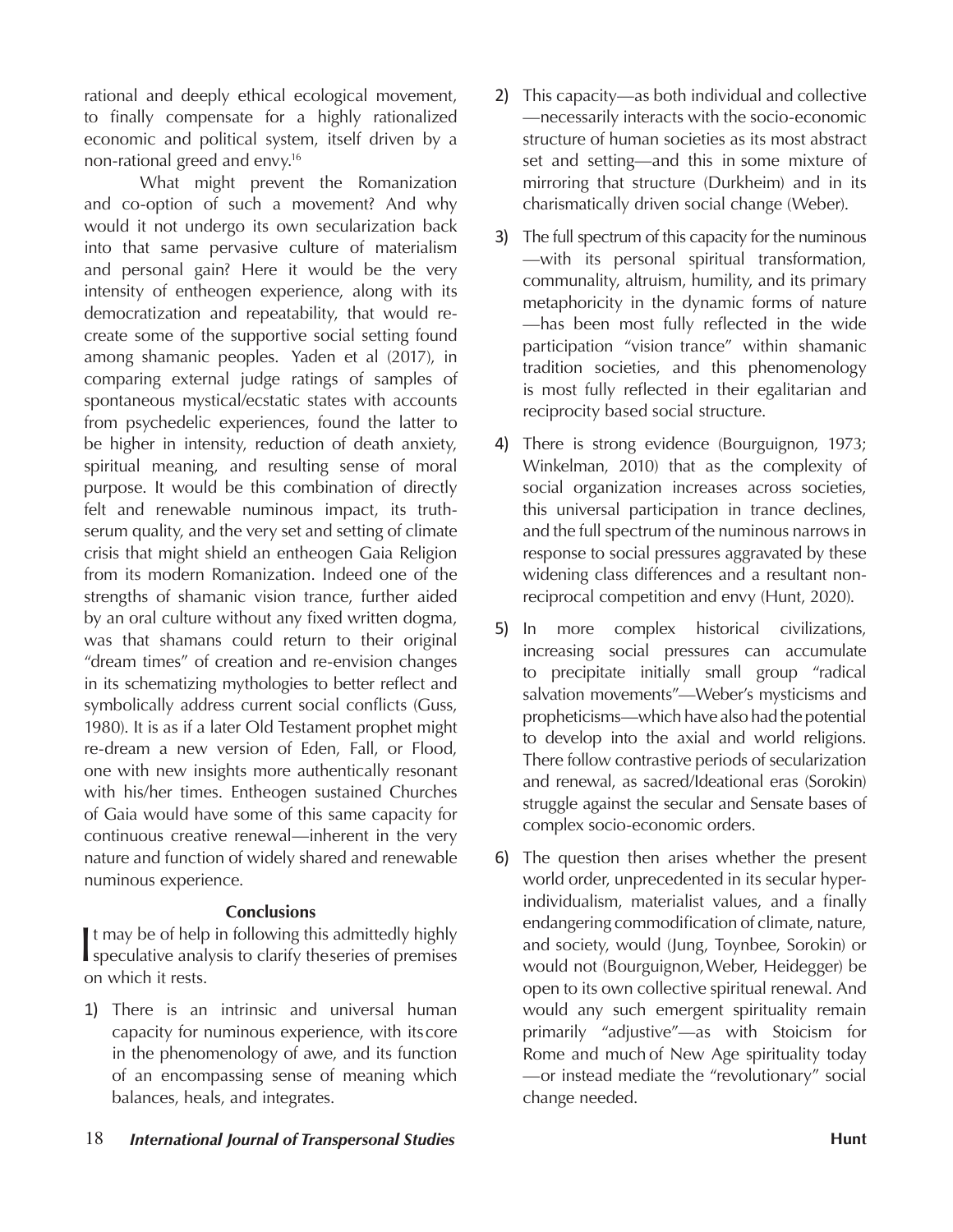- 7) Beginning from the crisis years before and after World War II, figures as diverse as Jung, Reich, Heidegger, and Toynbee saw the potentiality for a kind of neo-shamanism offering just such a resacralization of personhood, society, and natural world in the face of this now globalized "universal state" based on an unending techno-economic commodification. More recently, these intuitions have been reinforced by widespread awareness of a human caused climate crisis threatening planet and civilization, with an accompanying ecological consciousness and political activism. More or less simultaneously there has developed the growing acceptance and legitimacy of both the therapeutic and spiritual value of psychedelics/entheogens, with their intrinsic links to a sacralization of nature and enhanced environmental values.
- 8) Together these movements form a valuative background entirely congruent with the more abstract neo-shamanic spiritualities of our key seminal figures. With these converging tendrils already present, it becomes at least conceivable that an entheogen inspired, collective neoshamanism might re-sacralize planet and nature sufficiently to allow the re-newed Ideational era needed for humanity to better understand its new and rather unprepared Anthropocene less in terms of the Individualism, Rights, and Freedom that got us here than the Responsibility, Humility, and Care now required. The question remains whether any such movement would be in time to ameliorate a coming climate crisis and its grim consequences for society and nature.

Returning to Simone Weil (1947/2002) and her view of "affliction" as, along with nature itself, the major spontaneous setting that calls forth the numinous, the alternative would be that these same accruing social forces end instead as the sadly "adjustive" spiritual consolation left "post Flood" to a shattered humanity after a fully completed climate disaster—sacralizing whatever is left. One must hope for better than that.

### **Notes**

- 1. Taylor's *Dark Green Religion: Nature Spirituality and the Planetary Future* (2010) makes clear that most environmentalists and ecological activists, from Naess, Lovelock, and Macey, have shared what he terms a "Gaian religion" of nature as intrinsically sacred (p. 38), primarily in the sense of an inspired "civic religion" (p. 196) or deeply felt "philosophy" (p. 221) implicit now in much popular awareness and explicit in these small dedicated groups. By contrast the focus herein is on the potentiality for a collective or mass movement, numinously energized, in the sense of early Christianity, or more recently the nativist Ghost Dance, as understood in terms of the sociology and history of "radical salvation movements" and their charismatic potential for rapid societal transformation.
- 2. Much controversy has been occasioned by this view of a cross cultural shamanic template as the originary matrix for human spirituality, as an ancestry inferable from the study of present day hunter-gatherer traditions (Boekhaven, 2011; Znamenski, 2007). Certainly the early generalizations of Eliade (1964), Jung (1977), and the Jung influenced scholars of comparative religion drawn to Eranos (Hakl, 2013), soon collided with a cultural anthropology intent on the final uniqueness of each culture. Yet as further developed (Bourguignon, 1973; Furst, 1974; Winkelman, 2010), there seems no denying a world-wide pattern of participatory vision trance, dream and nature centered, and with characteristic healing practices, among hunter-gatherers and inferable from paleolithic burials—a complex then variously manifested and differentiated in more complex social structures.
- 3. The archeologist Bruce Trigger (2003), in his comparative analysis of early civilization kingships (Egypt, Mesopotamia, China, India, Mexico) was so struck by the extreme disparity between elite and commoner in their separate living conditions and grave artifacts, in these first rigidly class stratified societies, that he suggested that such an exaggerated class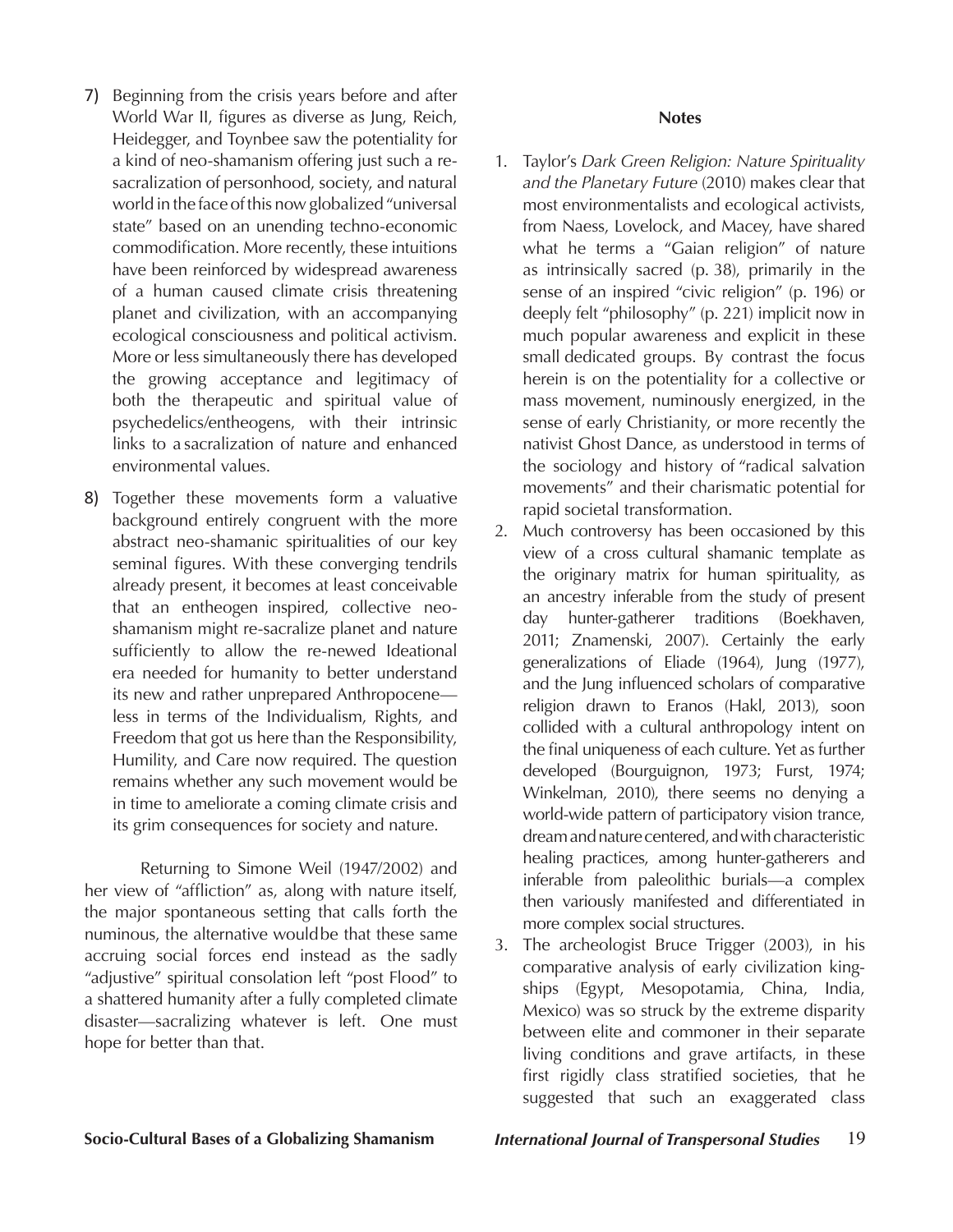separation reflected a shift from an earlier communality to a more primate-like pattern of behavior—"a biologically based tendency toward individual competitiveness, the overt expression of which had been held in check… among hunter-gatherers" (Trigger, 2003, p. 678). One could add, however, that this would be less a phylogenetic regression than a kind of cultural displacement, since it is also a shift away from the species defining structure of language itself, with its intrinsic syntactic role reversibilities and decenterings (Hunt, 2016). If the all-one connectedness of the numinous is pre-figured in language itself, it seems clear that the institutionalized reciprocities of huntergatherer social structure would be its most direct collective translation. If strongly class based societies reflect a displacement of a core human communality and incipient equalization into a more primate-like pattern of intensified dominance-submission hierarchies, that would be consistent with a psychological basis for the Bourguignon Effect—in terms of the destructive effects of intensified envy in inhibiting the openness, communality, and genuine humility (rather than humiliation) which are already intrinsic to the inner form of the full numinous (see also Hunt, 2020 for extended discussion).

- 4. Toynbee, Sorokin, and Weber can be seen as doing an earlier kind of "gestalt" or "holistic" macro-sociology, akin to the gestalt-organismic tradition in psychology, and so uniquely attuned to the concern here with the relations of society and spirituality in terms of larger patterns of secularization and renewal.
- 5. Weber (1922/1963), with even less detailed knowledge than Toynbee of the shamanic traditions now so well researched, similarly sees the fully experienced "charisma" organizing his radical salvation movements in complex societies as the spontaneous coming forward under situations of social crisis of a "magical" element that he locates in tribal practices. Weber's "charismatic impact" can be considered the social face of Otto's numinous.
- 6. Thus, although mirroring the individuality of ordinary Roman society, Plotinus (third century

C.E.) stressed that only a few times over his lifetime did his contemplative practice attain the all-one nonduality of his Absolute, and the Stoic Epictetus (first century C.E.) reiterated how far he himself fell short of Socrates and Diogenes. A similar point will emerge with New Age spiritualities of transpersonal selfrealization.

- 7. It was this justification of the virtue of a permanent suffering in Pauline Christianity, on the basis of a life-denying original sin, that so outraged Nietzsche (1887/1954) and led to his condemnation of a communal "slave morality." This was in contrast to his later version of the "glad tidings" of a Dionysian Jesus (Nietzsche, 1888/1960), his own neo-shamanic reenvisioning also shared with Wilhelm Reich (1953).
- 8. Sorokin understands Ideational and Sensate eras as reflecting an alteration between two sides of human intelligence—Sapiens or meaning/ understanding and Faber or tool- causation. This would fit with the view that while the latter, along with economic complexity, would develop in a more linear way across civilizations and eras in the manner of Gebser (1985), it is the former that would best show Sorokin's cyclicity. Like Sorokin, Toynbee (1954) finds a deep antithesis between the two intelligences:

The circumstances favorable to spiritual and to secular progress are not only different but are antithetical….Spiritual and secular ideals are at variance; they are perpetually striving with one another for mastery over human souls. (Toynbee, 1954, p. 425)

While Sorokin (1937) ostensibly values both eras equally, his own distaste for the extreme Sensates of Rome and Western modernity matches Toynbee (1954), who saw his universal states as "regressions."

9. Of course this church based narrowing of family kinship was mostly concentrated in the new entreneurial middle classes—never fully enforceable in the lowest peasant classes and often with official dispensations for the aristocracy. Relaxed considerably in modernity,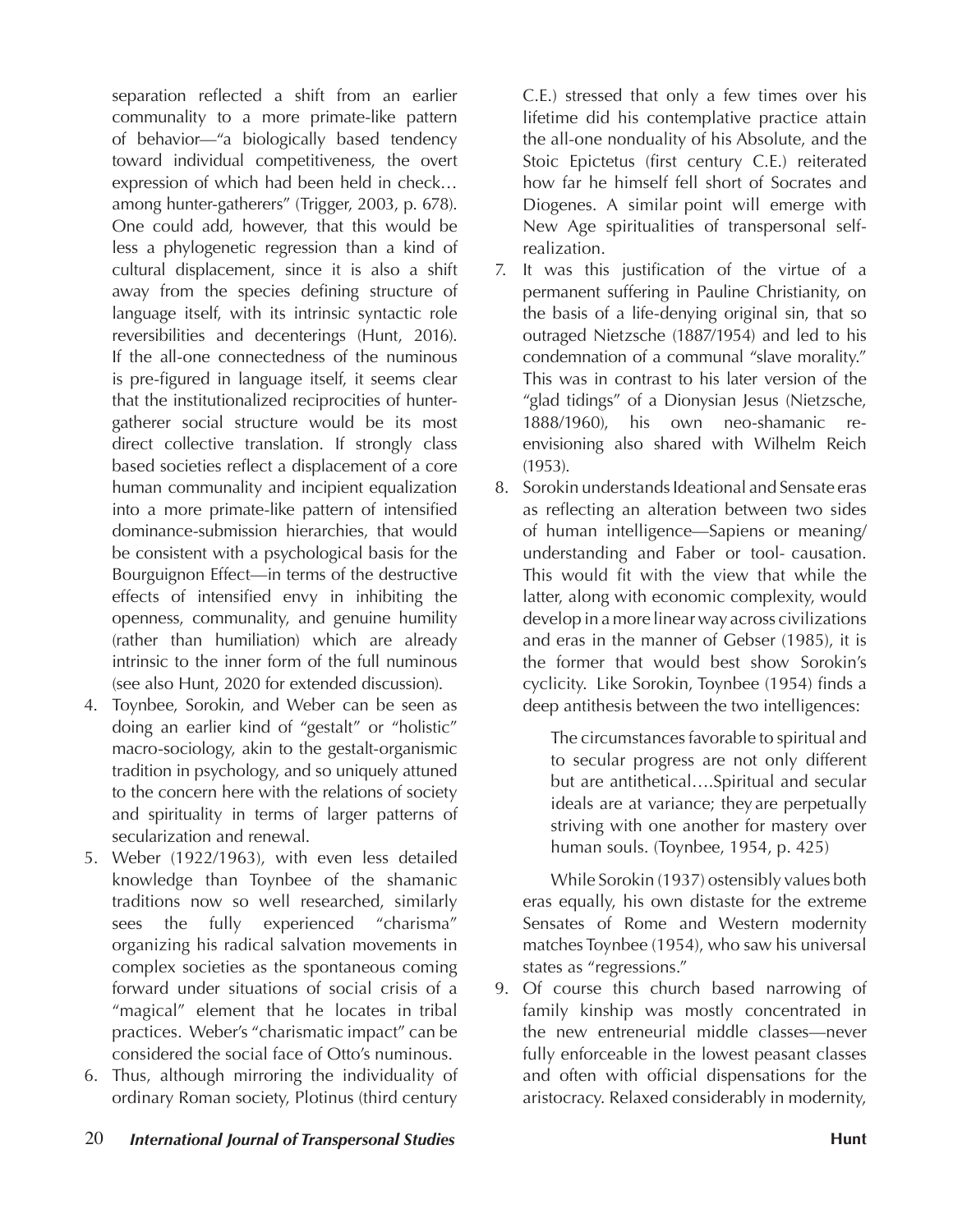once the economically mobile nuclear family was well in place in the globalizing West, one could say that its virtue (Henrich) and/ or damage (Zimmerman) was already well established. One can also note, however, that the W.E.I.R.D. mentality necessary for the creation of a global capitalism may not be as necessary for either its further administration or alternative re-shaping—as variously illustrated by China, India, or Denmark.

- 10. Indeed, contemporary Jungians Hillman and Shamdasani (2013) suggest that part of the personal appeal for Jung himself of his "collective unconscious" was its inclusion of all of the past human dead and future unborn in a single abstract sociality, and in this "realizing that one is part of something" (p. 164), compensating for his otherwise more narrowly Western concept of "individuation" as a "realization of the Self."
- 11. Supporting Spengler on a uniquely Western preoccupation with the concept of free will, and its relation to a supposedly autonomous individuality, a recent study by Berniunas et al. (2021) found that while typical Western (W.E.I.R.D.) subjects endorsed synonyms for "free will" centered around "decision" and "choice," subjects from non-Western countries understood it in terms of "desires" and "wishes," ostensibly in the sense of being free to wish, but not to choose.
- 12. While Free Brethren, Ranters, and Seekers—as precursors of New Age spiritual movements fit primarily with Weber's category of innerworldly mysticism, there was also an important prophetical, even social revolutionary, side to these heresies. Proclaiming social egalitarian concepts similar to the Free Brethren, several utopian millennial sects, sometimes advocating a pre-Fall sharing of property and spouses, briefly seized control of towns or districts in middle Europe, notoriously ending in catastrophic social abuse and finally in the state interventions of the mid 1500s in Mühlhousen and Münster (Cohn, 1961).
- 13. At one point in response to a student question, Almaas says:

I don't usually think in terms of hope for the world or not….I am quite content if I see a few people getting helped. The whole world is not my job. It is too big for me even to think about. I am definitely not the Messiah. (Almaas, 2020, pp. 132–133)

This is perfectly reflective of Hameed Ali's (Almaas being his pen name) personal honesty and humility. It also reflects Weber on the social context of this-worldly contemplative movements, where

the usual result is the acceptance of the secular social structure which happens to be at hand, an acceptance that is relatively indifferent to the world but at least humble toward it. (Weber, 1922/1963, pp. 175– 176)

Yet in retrospect the occasional messiah-like grandiosities of Simone Weil, Wilhelm Reich, Martin Heidegger, Carl Jung, and Arnold Toynbee, while surely that, also seem more realistic, prescient, and warranted in the face of a planetary crisis, now fully arrived, and one that they variously intuited. Their explicit forays into "saving the world" can indeed read as extreme, but it seems increasingly clear that someone needs to.

- 14. It is important to note that the current development of psychedelic psychotherapy, facing its issues of pending legalization, has developed its own implicitly defensive "set and setting" of a medicalized/individual therapeutic "containment" (Noorani, 2021), certainly understandable in institutional terms, of the broader connectedness to nature, society, and spirituality intrinsic to entheogens generally, and the neo-shamanic tradition specifically. Both enterprises, while perhaps in temporary collision, would seem to have their own longer term inevitabilities and potential synchrony since this felt connectedness is already part of those university based research findings (Barrett & Griffiths, 2017).
- 15.  A perhaps related onesidedness, specific to a Western neurophenomenology, is reflected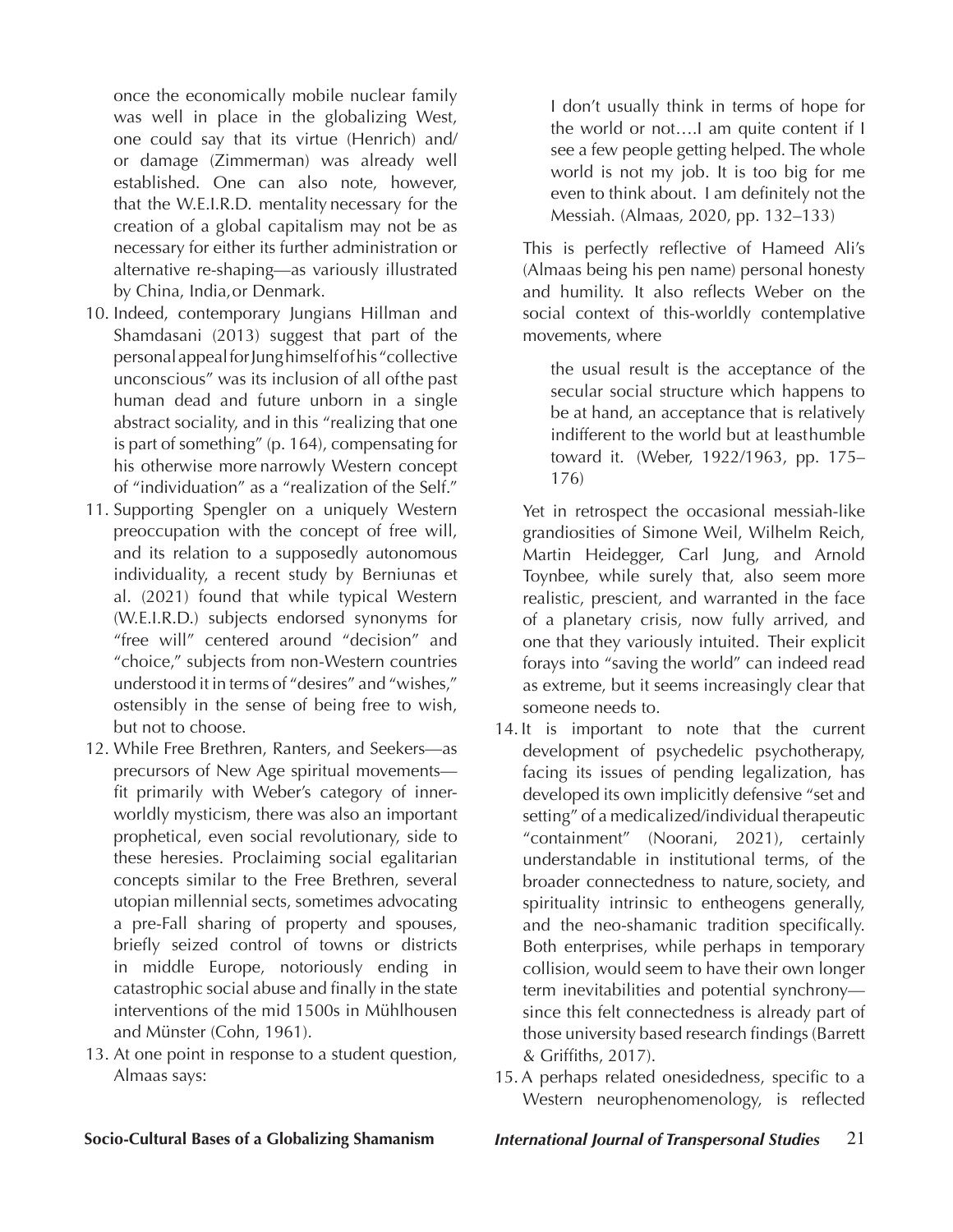in the way many researchers on the neural correlates of mystical states in psychedelics (Barrett & Griffiths, 2017), meditation (Dietrich & Al-Shawaf, 2018; Ataria et al 2015), and awe in nature (Van Elk et al., 2019) center their findings mainly in terms of a lower activation in the forebrain and parietal areas of self and self boundaries (the medial default network), such that their phenomenology is then entirely explained by an "ego dissolution," with a resultant cortical reorganization from the "disinhibition" of more primitive brain systems. Thus Carhart-Harris and Friston (2019) posit the "free energies" of a less hierarchical "entropic/ anarchic" neural patterning as more receptive to "bottom up information" from the "intrinsic sources" of the primitive limbic or reticularthalamic systems (Solms & Friston, 2018).

 What these actually very traditional "positive regression" models miss is the actual phenomenology of the numinous, in terms especially of its synesthetically embodied felt meanings, their role in cultural creativity, and the highly abstract nature of numinous awe itself (Hunt, 2019). These synesthetic processes have been localized in the posterior neocortical parietal regions that the neurologist Norman Geschwind (1965) made central to the cross-modal integrations underlying all human semantic meaning—both representational and presentational in Langer's (1972) terms and which Hunt (1985, 1995a, 2003, 2011) and Ramachandran and Hubbard (2001) have seen as most immediately expressed in synesthesias and synesthetic metaphor. The partial deactivation of parietal body boundaries will thus *also* allow into awareness these more microgenetically preliminary patterns of felt meaning—as with Laski's (1961) quasi-physical metaphors—which are normally masked by the task orientations of forebrain predominance, and so can come forward as the all-encompassing felt meanings of a metaphorically symbolized numinous awe (Hunt, 1984, 1985, 1995a, 2019, 2020).

 Including this fuller positive phenomenology (and its neo-cortical localization), while

22 *International Journal of Transpersonal Studies* **Hunt**

acknowledging the levels of whole-brain energization often involved, avoids the danger of 1) invoking Maclean's (1990) anachronistic notion of a functionally segmentalized primitive limbic/thalamic brain, rather than the now more accepted notion of the human nervous system as one integrated structure (Cesario et al., 2020), 2) missing the synesthetic and symbolic patternings of mystical states that themselves amplify the deep structures of a specifically human symbolic creativity. It is worth recalling that *our* thalamic/limbic system —no "crocodile within" (Cesario et al., 2020) —also responds with much "free energy" to the Brandenburg Concertos.

16. In a previous book, *Lives in Spirit* (2003), this author had ended with the view that a modern inner-worldly mysticism, with the transpersonal system of Almaas as its cutting edge, while increasing an attunement to nature and environment, should be kept separate from the more activist political side of an ecological movement—based on Weber's (1918/1946) well known concern that the very different intelligence of spirituality, with its inherent felt sense of a moral absolute, should be kept separate from a political intelligence of competition, compromise, and its necessary relativity of means and ends. This is Weber's version of a hallowed, if often ignored, separation of Church and State. In 2003 I had assumed that an aggressive response to climate crisis and its deadlines was already underway, but the present wider failure of even close to a sufficient response has convinced me that whatever the risks and excesses of a politicized eco-activism and resultant civil disobedience, inspired and energized by the re-sacralizing collective neo-shamanism pictured here, such a conjoined movement would not only follow theoretically from a social science perspective, but becomes a moral and spiritual necessity. The larger context of history may show that the separation of the spiritual and political decreed by Weber (and Jefferson) has only held at the admittedly safer margins and never at the living core. Even Jeffersonian democracy had its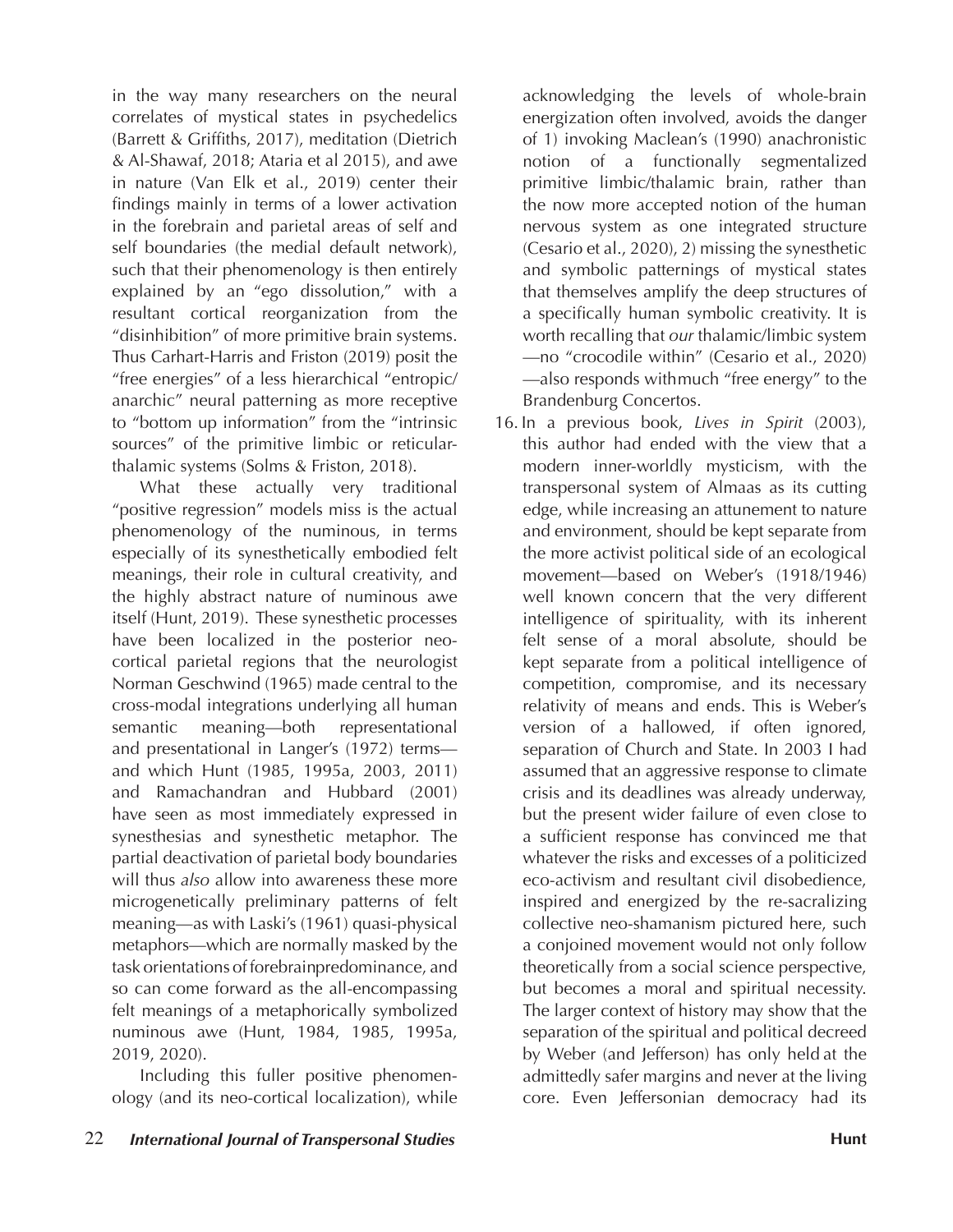origins in the earlier self governing Anabaptist sects (Troeltsch, 1931/1960).

### **Acknowledgements**

The author is especially grateful to his Ridhwan teacher, the late Alia Johnson, for drawing my attention to the collective spiritual implications of climate crisis, and to the late David Goigoechea and his discussion groups on world religions, which have so greatly expanded my own horizons. The author would also express his deep gratitude to Linda Pidduck for her editorial assistance over many years and to my daughter Amanda Hunt and son Nathan Hunt for their moral support and helpful discussions.

### **References**

- Almaas, A. H. (1986). *Essence*. Shambhala.
- Almaas, A. H. (1988). *The pearl beyond price Integration of personality into Being: An objectrelations approach*. Shambhala.
- Almaas, A. H. (1996). *The point of existence*. Shambhala.
- Almaas, A. H. (2004). *The inner journey home*. Shambhala.
- Almaas, A. H. (2014). *Runaway realization*. Shambhala.
- Almaas, A. H. (2017). *The alchemy of freedom*. Shambhala.
- Almaas, A. H. (2020). *Love unveiled*. Shambhala.
- Anderson, C., Monroy, M., & Keltner, D. (2018). Awe in nature heals: Evidence from military veterans, at risk youth, and college students. *Emotion, 18*(8), 1195–1202. https://doi.org/10.1037/emo00 00442
- Atari, A., Dor-Ziderman, Y., & Berkovich-Ohana, A. (2015). How does it feel to lack a sense of boundaries? A case study of a long-term mindfulness meditator. *Consciousness and Cognition, 37*, 133–147. https://doi.org/10.1016/j. concog.2015.09.002
- Bai, Y., Maruskin, L., Chen, S., Gordon, A., Stellar, J., McNeil, G., Pena, K., & Keltner, D. (2017). Awe, the diminished self, and collective engagement: Universals and cultural variations

in the small self. *Journal of Personality and Social Psychology, 113*(2), 185–209. https://doi. org/10.1037/pspa0000087

- Barrett, F. & Griffiths, R. (2017). Classic hallucinogens and mystical experiences. In A. L. Halberstadt, F. X. Vollenweider, & D. E. Nichaols (Eds.), *Current topics in behavioral neuroscience* (pp. 393–430). Springer. https:// doi.org/10.1007/7854\_2017\_474
- Bellah, R. (2011). *Religion in human evolution*. Harvard University Press. https://doi. org/10.4159/harvard.9780674063099
- Bellah, R., Madsen, R., Sullivan, W., Swidler, A., & Tipton, S. (1985). *Habits of the heart: Individualism and commitment in American life*. Harper & Row.
- Berniunas, R., Beinarius, A., Dransecka, V., Sillius, V., & Rimkevicius, P. (2021). The weirdness of belief in free will. *Consciousness and Cognition, 87*, 103054. https://doi.org/10.1016/j. concog.2020.103054
- Bieberman, L. (1968). *Phanerothyme: A Western approach to the religious use of psychochemicals*. Psychedelic Information Center.
- Bird-David, N. (1999). "Animism" revisited: Personhood, environment, and relational epistemology. *Current Anthropology, 40* (supplement), S67–S91. https://doi.org/10.1086/200061
- Boekhoven, J. (2011). *Geneologies of shamanism: Struggles for power, charisma, and authority*. Rijksuniversiteit Groningen, Netherlands. https://doi.org/10.2307/j.ctt22728fr
- Bourguignon, E. (1973). Introduction: A framework for the comparative study of altered states of consciousness. In E. Bourguignon (Ed.), *Religion, altered states of consciousness and social change*  (pp. 3–35). Ohio State University Press.
- Bresnick, T. & Levin, R. (2006). Phenomenal qualities of Ayahuasca ingestion and its relation to fringe consciousness and personality. *Journal of Consciousness Studies, 13*(9), 5–24.
- Bucke, R. (1961). *Cosmic consciousness*. University Books. (Original work published 1901)
- Carhart-Harris, R., Erritzoe, D., Haijen, E., Kaelen, M., & Watts, R. (2017). Psychedelics and connectedness. *Psychopharmacology*, *235*, 547– 550. https://doi.org/10.1007/s00213-017-4701-y

**Socio-Cultural Bases of a Globalizing Shamanism** *International Journal of Transpersonal Studies* 23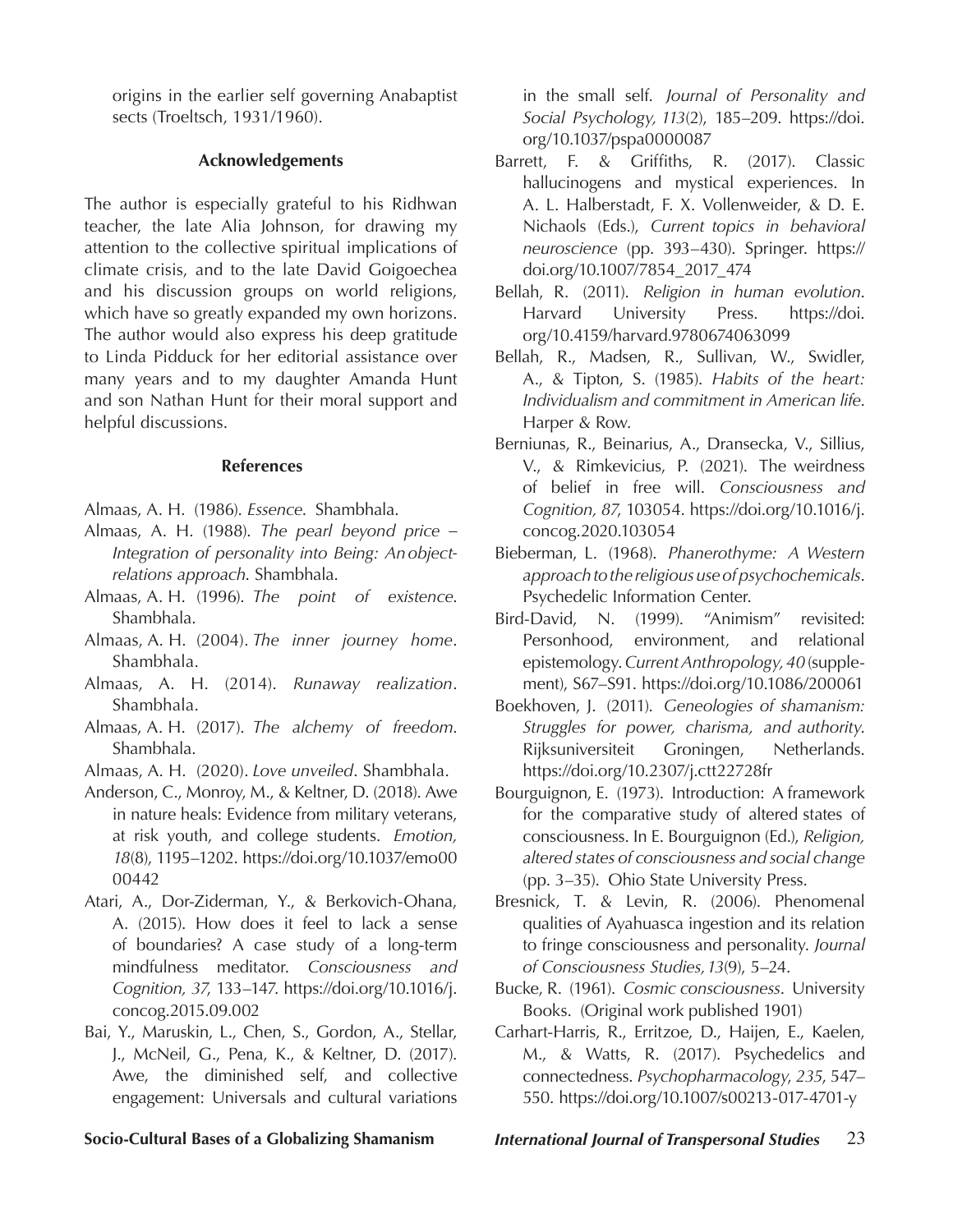- Carhart-Harris, R., & Friston, K. (2019). REBUS and the anarchic brain: Toward a unified model of the brain action of psychedelics. *Pharmacological Reviews, 71*(3), 316–344. https://doi.org/10.1124/ pr.118.017160
- Cesario, J., Johnson, D., & Eisthen, H. (2020). Your brain is not an onion with a tiny reptile inside. *Current Directions in Psychological Science, 29*(3), 225–260. https://doi.org/10.1177/0963721 420917687
- Cohn, N. (1961). *The pursuit of the millennium*. Harper Torchbooks.
- Dale, E. (2011). Evolutionary developmental biology, the human life course, and transpersonal experience. *Journal of Mind and Behavior, 32*(4), 277–294.
- Davis, J. (2011). Ecopsychology,, transpersonal psychology, and nonduality. *International Journal of Transpersonal Studies, 30*(1–2), 89–100.
- Dietrich, A. & Al-Shawaf, L. (2018). The transient hypofrontality theory of altered states of consciousness. *Journal of Consciousness Studies, 25*(11–12), 226–247.
- Doblin, R. (1991). Pahnke's "Good Friday" experiment: A long-term follow-up and methodological critique. *Journal of Transpersonal Psychology, 23*(1), 1–28.
- Durkheim, E. (1961). *The elementary forms of the religious life*. Collier Books. (Original work published 1912)
- Eliade, M. (1958). *Yoga: Immortality and freedom*. Pantheon.
- Eliade, M. (1964). *Shamanism: Archaic techniques of ecstasy*. Pantheon.
- Engler, J. (1984). Therapeutic aims in psychotherapy and meditation: Developmental stages in the representation of self. *Journal of Transpersonal Psychology, 16*, 25–61.
- Epictetus. (1925). *The discourses*. Harvard University Press. (Original work pulished 1st century C.E.) https://doi.org/10.4159/DLCL.epic tetus-discourses.1925

Erikson, E. (1963). *Childhood and society*. Norton.

- Fairbairn, W. (1954). *An object-relations theory of the personality*. Basic Books.
- Ferrer, J. (2002). *Revisioning transpersonal theory: A participatory vision of human spirituality*. State University of New York Press.
- Fischer, D. (1989). *Albion's seed: Four British folkways in America*. Oxford University Press.
- Forstmann, M., & Sagioglou, C. (2017). Lifetime experience with (classic) psychedelics predicts pro-environmental behavior through an increase in nature relatedness. *Journal of Psychopharmacology, 31*(8), 975–988. https:// doi.org/10.1177/0269881117714049
- Fotiou, E. (2016). The globalization of Ayahuasca shamanism and the erasure of indigenous shamanism. *Anthropology of Consciousness, 27*(2), 151–179. https://doi.org/10.1111/anoc.12 056
- Foucault, M. (2017). *Subjectivity and truth: Lectures at the College de France, 1980*–*1981*. Picador.
- Fox, W. (1995). *Toward a transpersonal ecology*. State University of New York Press.
- Furst, P. (1972). To find our life: Peyote among the Huichol Indians of Mexico. In P. Furst (Ed.) *Flesh of the gods* (pp. 136–184). Praeger.
- Furst, P. (1974). The roots and continuities of shamanism. *Arts Canada, 184*–*187*, 33–60.
- Gebser, J. (1985). *The ever-present origin*. Ohio University Press.
- Geschwind, N. (1965). Disconnection syndromes in animals and man. *Brain, 88*, 237–294, 585–644. https://doi.org/10.1093/brain/88.3.585
- Griffiths, R., Richards, W., McCann, U., & Jesse, R. (2006). Psilocybin can occasion mystical-type experiences having substantial and sustained personal meaning and spiritual significance. *Psychopharmacology*, 187(3), 268-283. https:// doi.org/10.1007/s00213-006-0457-5.
- Griffiths, R., Johnson, M., Richards, W., McCann, U., & Jesse, R. (2011). Psilocybin occasioned mystical-type experiences: Immediate and persisting dose-related effects. *Psychopharmacology*, *218*(4), 649–665. https://doi.org/10.1007/s00213- 011-2358-5

Grof, S. (1980). *LSD psychotherapy*. Hunter House.

- Grob, C., Danforth, A., Chopra, G., & Hagerty, M. (2011). Pilot study of psilocybin treatment for anxiety in patients with advanced-stage cancer. *Archives of General Psychiatry, 68*(1), 71–78. https:// doi.org/10.1001/archgenpsychiatry.2010.116
- Guenther, H. (1976). *The Tantric view of life*. Shambhala.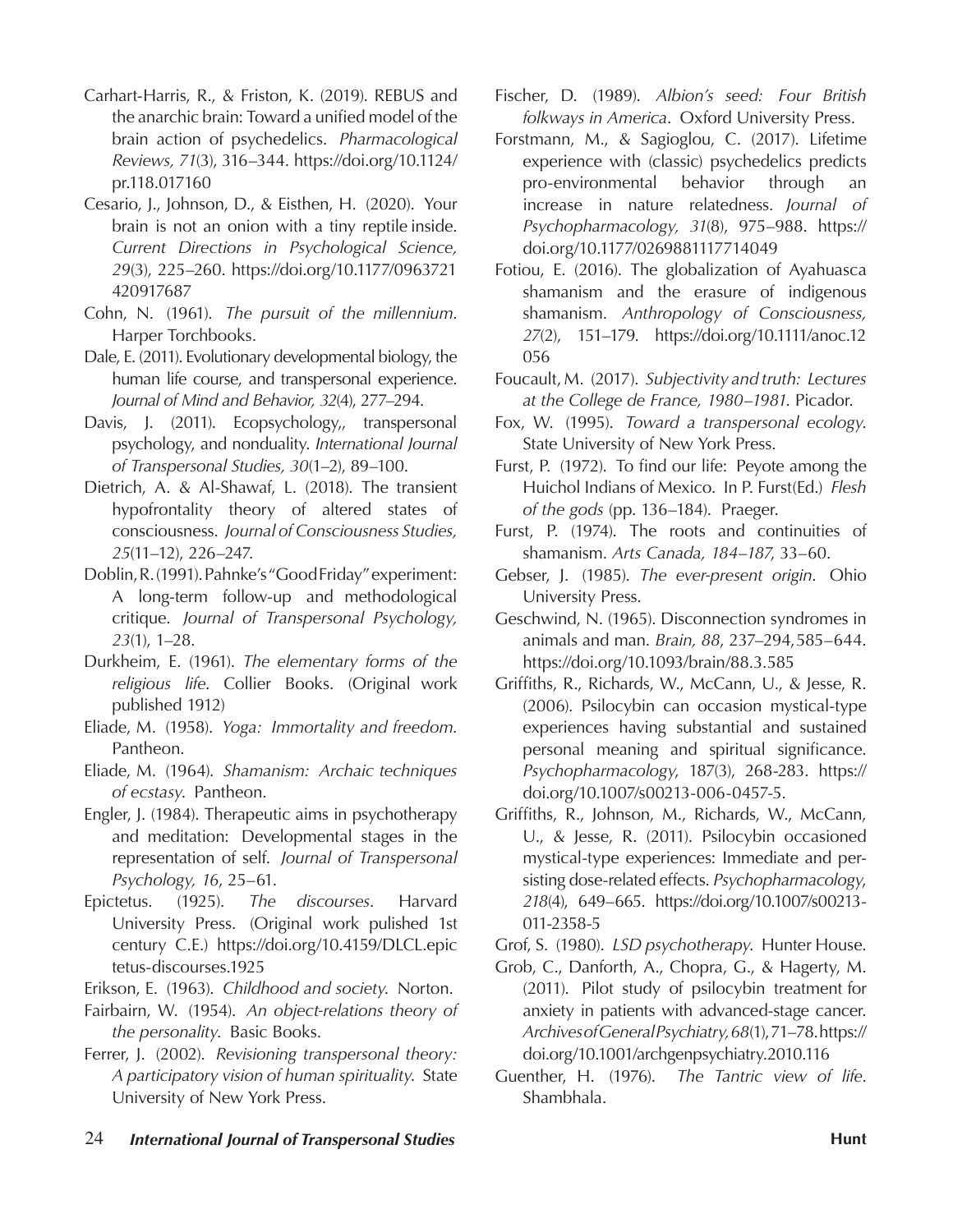Guntrip, H. (1968). *Schizoid phenomena, object rela-tions and the self*. International Universities Press.

- Gurdjieff, G. (1950). *All and everything: Beelzebub's tales to his grandson*. Routledge and Kegan Paul.
- Guss, D. (1980). Steering for dream: Dream concepts of the Makiritare. *Journal of Latin American Lore, 6*, 297–312.
- Hakl, H. (2013). *Eranos: An alternative intellectual history of the twentieth century*. McGill-Queen's University Press.
- Hallowell, A. Irving. (1960). Ojibwa ontology, behavior, and world view. In S. Diamond (Ed.). *Culture in history: Essays in honor of Paul Radin*  (pp. 17–41). Columbia University Press.
- Harari, Y. (2015). *Homo deus: A brief history of tomorrow*. Random House.
- Hartelius, G., & Ferrer, J. (2013). Transpersonal philosophy: The participatory turn. In H. Friedman & G. Hartelius (Eds.). *The Wiley Blackwell Handbook of Transpersonal Psychology* (pp. 187–202). John Wiley & Sons. https://doi.org/10.1002/9781118591277.ch10

Hawken, P. (2007). *Blessed unrest*. Penguin Books.

- Heidegger, M. (1949). Remembrance of the poet. In M. Heidegger, *Existence and being* (pp. 233– 269). Henry Regnery. (Original work 1943)
- Heidegger, M. (1971). The thing. In M. Heidegger, *Poetry, language, thought* (pp. 165– 186). Harper & Row. (Original work 1950)
- Heidegger, M. (1976). Der Spiegel interview. In G. Neske & E. Kettering (Eds.), *Martin Heidegger and National Socialism* (pp. 41–66). Paragon House, 1990.
- Heidegger, M. (2012). *Bremen and Freiburg lectures*. Indiana University Press. (Original work 1949) https://doi.org/10.2307/j.ctt21pxkvh
- Heidegger, M. (2014). *Hölderlin's hymns "Germania" and "the Rhine."* Indiana University Press. (Original work 1935)
- Henrich, J. (2020). *The WEIRDest people in the world: How the West became psychologically peculiar and particularly prosperous*. Farrar, Straus, and Giroux.
- Hillman, J., & Shamdasani, S. (2013). *Lament of the dead: Psychology after Jung's Red Book.* W. W. Norton.
- Hofmann, A. (2013). *LSD: My problem child and insights/outlooks*. Oxford University Press.
- Hofmann, A. (2019). *LSD and the divine scientist*. Park Street Press.
- Hollis-Walker, L. (2000). *Environmental and social activism: Group members from a non-violent civil disobedience in Temagami, Ontario*. Dept. of Psychology, Brock University, St. Catharines, Ontario.
- Hood, R. (1977). Eliciting mystical states of consciousness with semistructured nature experiences. *Journal for the Scientific Study of Religion. 16*(2), 155–163. https://doi.org/10.2307/1385746
- Hoot, R., & Friedman, H. (2011). Connectedness and environmental behaviors: Sense of interconnectedness and pro-environmental behavior. *International Journal of Transpersonal Studies, 30*(1–2), 89–100. https://doi.org/10.24 972ijts.2011.30.1-2.89
- Hunt, H. (1984). A cognitive psychology of mystical and altered state experience. *Perceptual and Motor Skills, Monograph, 58*, 467–513. https:// doi.org/10.2466/pms.1984.58.2.467
- Hunt, H. (1985). Relations between the phenomena of religious mysticism and the psychology of thought: A cognitive psychology of states of consciousness and the necessity of subjective states for cognitive theory. *Perceptual and Motor Skills, Monograph, 61*, 911–961. https:// doi.org/10.2466/pms.1985.61.3.911
- Hunt, H. (1995a). *On the nature of consciousness: Cognitive, phenomenological, and transpersonal perspectives*. Yale University Press.
- Hunt, H. (1995b). Some developmental issues in transpersonal psychology. *Journal of Mind and Behavior, 16,* 115–134.
- Hunt, H. (2003). *Lives in spirit: Precursors and dilemmas of a secular Western mysticism.* State University of New York Press.
- Hunt, H. (2007). "Dark nights of the soul:" Phenomenology and neurocognition of spiritual suffering in mysticism and psychosis. *Review of General Psychology, 11*(3), 209–234. https://doi. org/10.1037/1089-2680.11.3.209
- Hunt, H. (2009). A cognitive-developmental theory of human consciousness. *Journal of Consciousness Studies, 16*(9), 27–54.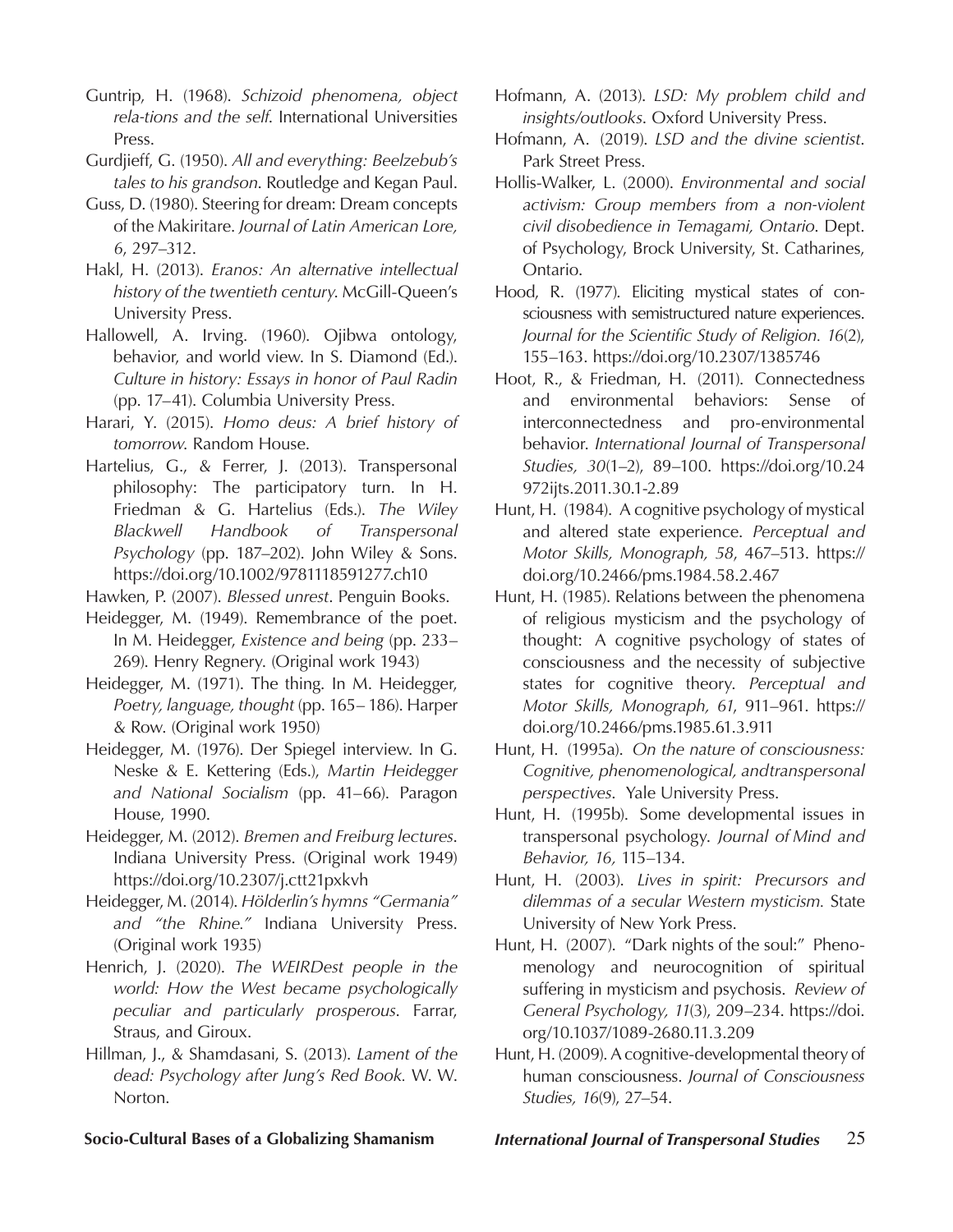- Hunt, H. (2011). Synesthesias, synesthetic imagination, and metaphor in the context of individual cognitive development and societal collective consciousness. *Intellectica, 1, no. 55*, 95–138. https://doi.org/10.3406/intel.2011.1163
- Hunt, H. (2016). "The heart has its reasons:" Transpersonal experience as higher development of social-personal intelligence, and its response to the inner solitude of consciousness. *Journal of Transpersonal Psychology, 48*(1), 1–25.
- Hunt, H. (2017). Intimations of a spiritual New Age: I. The spiritual emergence and personal tragedy of a universalized Christian mysticism in the life and work of Simone Weil. *International Journal of Transpersonal Studies, 36*(1), 1–16.
- Hunt, H. (2018a). Intimations of a spiritual New Age: II. Wilhelm Reich as transpersonal psychologist. Part 1: Context, development, and crisis in Reich's bio-energetic spiritual psychology. *International Journal of Transpersonal Studies, 37*(2), 1–22. https://doi.org/10.24972/ijts.2018.37.2.1
- Hunt, H. (2018b). Intimations of a spiritual New Age: II. Wilhelm Reich as transpersonal psychologist. Part 2: The futural promise of Reich's naturalistic bio-energetic spirituality. *International Journal of Transpersonal Studies, 37*(2), 23–48. https://doi. org/10.24972/ijts.2018.37.2.23
- Hunt, H. (2019). Intimations of a spiritual New Age: III. Martin Heidegger's phenomenology of numinous/Being experience and the "other beginning" of a futural planetary spirituality. *International Journal of Transpersonal Studies, 38*(1), 1–30. https://doi.org/10.24972/ ijts.2019.38.1.1
- Hunt, H. (2020). Intimations of a spiritual New Age: IV. Carl Jung's archetypal imagination as futural planetary neo-shamanism. *International Journal of Transpersonal Studies, 39*(1–2), 1–31. https:// doi.org/10.24972/ijts.2020.39.1-2.1
- James, W. (1902). *The varieties of religious experience*. Dolphin Books. https://doi.org/10.1037/10004- 000
- Jaspers, K. (1953). *The origin and goal of history*. Yale University Press.
- Jonas, H. (1984). *The imperative of responsibility: In search of an ethics for the technological age.*  University of Chicago Press.
- Jung, C.G. (1964). Archaic man. *Collected works of C.G. Jung, Vol. 10* (pp. 50–73). Princeton University Press. (Original work published 1931)
- Jung, C.G. (1973). *C.G. Jung: Letters, Vol. 1: 1906 1950*. Princeton University Press.
- Jung, C.G. (1977). *C.G. Jung speaking: Interviews and encounters*. Princeton University Press. https://doi.org/10.1515/9780691216393

Jung, C.G. (2009). *The red book*. W. W. Norton.

Jungaberle, H., Thai, S., Zouch, A., Rougemont-Bucking, A., Von Heyden, M., Archer, H., & Scheidegger, M. (2018). Positive psychology in the investigation of psychedelics and entactogens: A critical review. *Neuropharmacology, 142,* 179–199*.* https://doi.org/10.1016/j.neuro pharm.2018.06.034.

Junger, S. (2016). *Tribe*. Harper Perennial.

- Keltner, D., & Haidt, J. (2003). Approaching awe, a moral, spiritual, and aesthetic emotion. *Cognition and Emotion, 17*, 297–314. https://doi. org/10.1080/02699930302297
- Kimmerer, R. (2013). *Braiding sweetgrass*. Milkweed Editions.
- Klein, N. (2014). *This changes everything: Capitalism vs. the climate*. Alfred A. Knopf.
- Knox, R. (1950). *Enthusiasm: A chapter in the history of religion*. Oxford University Press.
- Kohut, H. (1984). *How does analysis cure?* University of Chicago Press. https://doi.org/10.7208/ chicago/9780226006147.001.0001
- Kolp, E., & Friedman, H. (2014). Ketamine psychedelic psychotherapy: Focus on its pharmacology, phenomenology, and clinical applications. *International Journal of Transpersonal Studies, 33*(2), 84–140. https://doi.org/10.24972/ijts.2014.33.2.84
- Krippner, S. (2017). Salvador Roquet remembered: An innovative psychedelic therapist in 1960s Mexico. Retrieved at https://chacruna.net/ salvador-roquet-remembered
- Krippner, S., & Luke, D. (2009). Psychedelics and species connectedness. *Bulletin of the Multidisciplinary Association for Psychedelic Studies, 19,* 12–15.
- La Barre, W. (1969). *The Peyote Cult*. Schocken Books.
- Langer, S. (1972). *Mind: An essay in human feeling. Vol. 2.* Johns Hopkins University Press.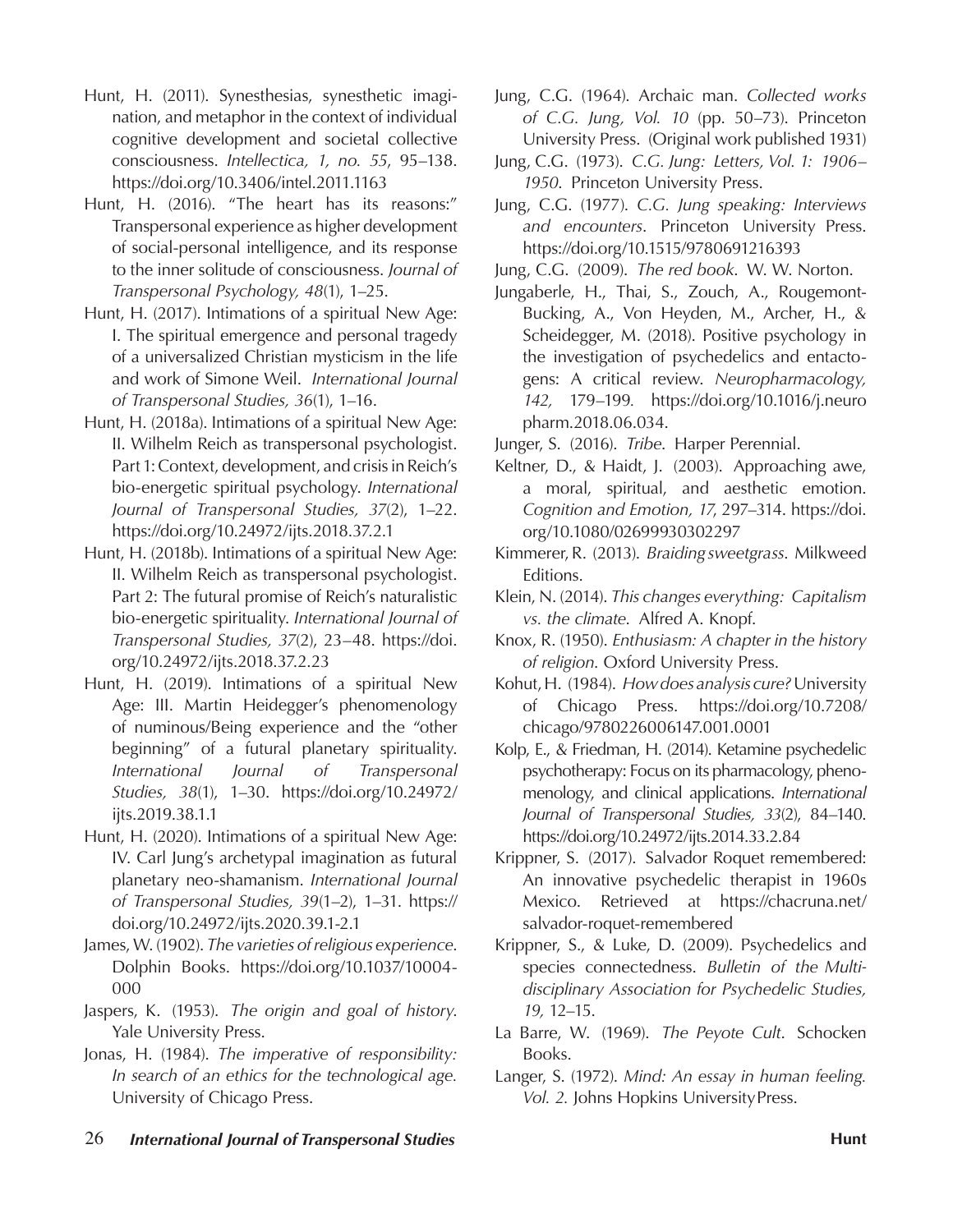Lanternari, V. (1963). *The religions of the oppressed*. Alfred A. Knopf. Laski, M. (1961). *Ecstasy*. Bloomington, IN: Indiana University Press.

Laski, M. (1961) *Ecstasy*. Indiana University Press.

- Laughlin, C. (1992). Consciousness in biogenetic structural theory. *Anthropology of Consciousness, 3*(1–2), 17–22. https://doi.org/10.1525/ac.19 92.3.1-2.17
- Leary, T. (1968). *High priest*. College Notes & Texts.
- Levi-Strauss, C. (1966). *The savage mind.* University of Chicago Press.
- Long, S., & Manley, J. (Eds.). (2019). *Social dreaming: Philosophy, research, theory and practice*. Routledge. https://doi.org/10.4324/978042944 9277
- Lovelock, J. (2006). *The revenge of Gaia: Earth's climate crisis and the fate of humanity*. Basic Books.
- Loy, D. (2019). *Nonduality*. Wisdom.
- Maclean, P. (1990). *The triune brain in evolution: Role in paleocerebral functions*. Plenum Press.
- Malraux, A. (1960). *The metamorphosis of the gods.*  Doubleday.
- Maslow, A. (1962). *Towards a psychology of being*. Viking. https://doi.org/10.1037/10793-000
- Maslow, A. (1971). *The farther reaches of human nature*. Viking.
- Mauss, M. (1966). *The gift: Forms and functions of exchange in archaic societies*. Cohen & West.
- May, R. (1996). *Heidegger's hidden sources: East Asian influences on his work*. Routledge.
- McKenna, D. (2004). Clinical investigations of the therapeutic potential of Ayahauasca: Rationale and regulatory challenges. *Pharmacology & Therapeutics, 102*, 111–129. https://doi. org/10.1016/j.pharmthera.2004.03.002
- Merrill, W. (1987). The Raramuri stereotype of dreams. In B. Tedlock (Ed.). *Dreaming: Anthropological and psychological interpretations*. Cambridge University Press.
- Metzner, R. (1999). *Green psychology: Transforming our relationship to the earth*. Park Street Press.
- Naor, L., & Mayseless, O. (2020). How personal transformation occurs following a single peak experience in nature: A phenomenological account. *Journal of Humanistic Psychology, 60*(6), 865–888. https://doi.org/10.1177/00221678177 14692
- Nietzsche, F. (1954). The genealogy of morals. In W. Wright (Ed.). *The philosophy of Nietzsche*. (pp. 621–807). The Modern Library. (Original work 1887)
- Nietzsche, F. (1954). The antichrist. In W. Kaufman (Ed.). *The portable Nietzsche*. (pp. 565–656). Viking Press. (Original work 1888).
- Noorani, T. (2021). Containment matters: Set and setting in contemporary psychedelic psychiatry. *Philosophy, Psychiatry, and Psychology, 28*(3), 201–216. https://doi.org/10.1353/ppp.2021.0 032
- Otto, R. (1958). *The idea of the holy*. Oxford University Press. (Original work published 1923)
- Ouspensky, P. D. (1949). *In search of the miraculous: Fragments of an unknown teaching*. Harcourt Brace.
- Pahnke, W., & Richards, W. (1966). Implications of LSD and experimental mysticism. *Journal of Religion and Health, 5*, 175–208. https://doi. org/10.1007/BF01532646
- Piff, P., Dietze, P., Feinberg, M., Stancato, D., & Keltner, D. (2015). Awe, the small self, and prosocial behavior*. Journal of Personality and Social Psychology*, 108, 883–899. https://doi. org/10.1037/pspi0000018
- Plotinus (3rd century C.E.). *The Enneads*. Penguin, 1991.
- Pollan, M. (2018). *How to change your mind: What the new science of psychedelics teaches us about consciousness, dying, addiction, depression, and transcendence*. Penguin Press.
- Pollan, M. (2021). *This is your mind on plants*. Penguin Press.
- Pope Francis. (2015). *Laudato Si: Encyclical Letter of the Holy Father Francis*. Vatican Press.
- Ramachandran, V., & Hubbard, E. (2001). Synaesthesia: A window into perception, thought and language. *Journal of Consciousness Studies, 8*(12), 3–34.
- Reich, W. (1953). *The murder of Christ*. Noonday Press.
- Reich, W. (1973). *Ether, God, and devil*. Farrar, Straus, & Giroux. (Original work published 1949)
- Robinson, K. (2020). *The ministry for the future: A novel*. Little, Brown.

**Socio-Cultural Bases of a Globalizing Shamanism** *International Journal of Transpersonal Studies* 27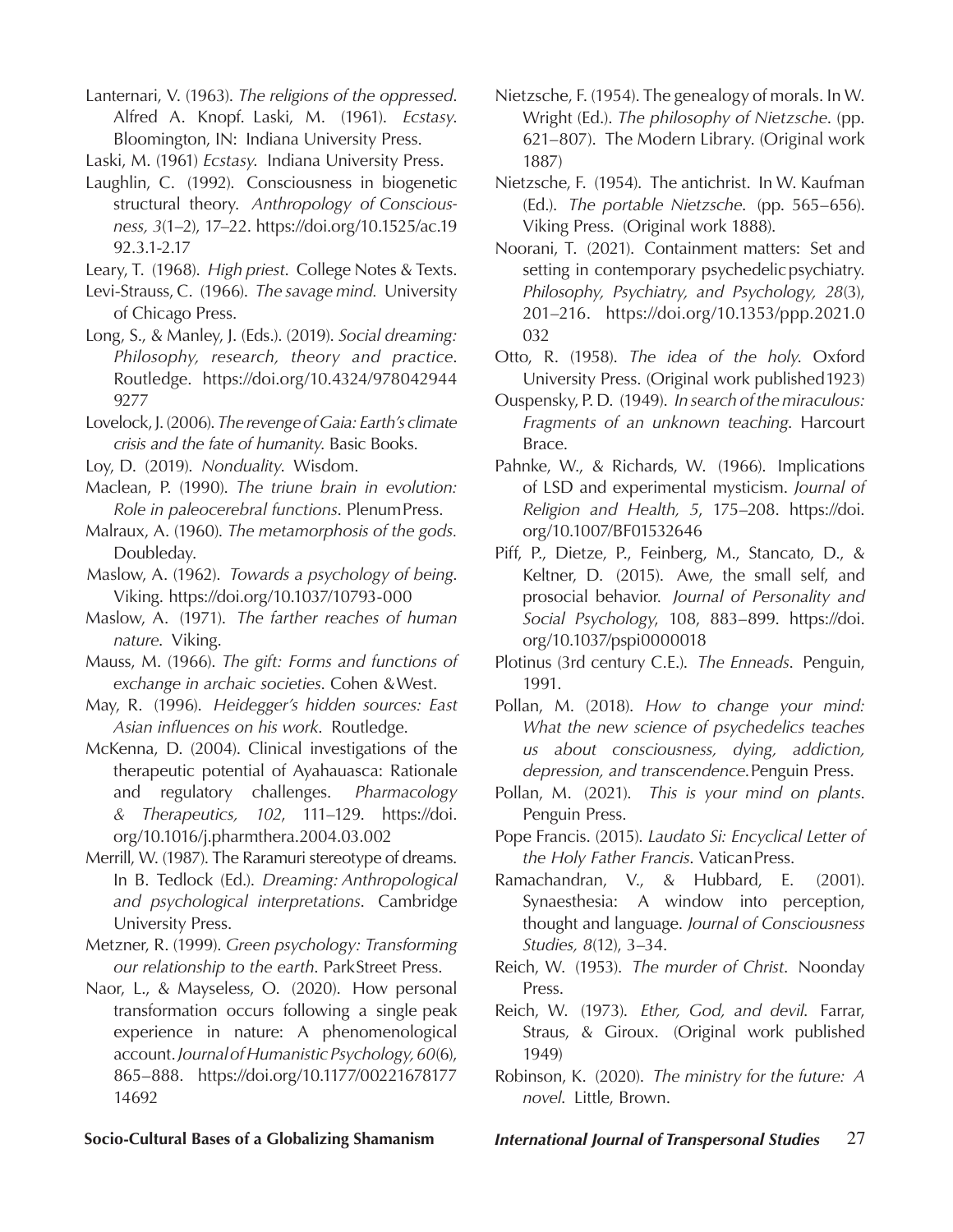- Schroll, M. (2013). From ecopsychology to transpersonal ecosophy: Shamanism, psychedelics, and transpersonal psychology: An autobiographical reflection. *European Journal of Ecopsychology, 4,* 116–144.
- Shaara, L., & Strathern, A. (1992). A preliminary analysis of the relationship between altered states of consciousness, healing, and social structure. *American Anthropologist, 94*, 145–160. https:// doi.org/10.1525/aa.1992.94.1.02a00090
- Shanon, B. (2002). *The antipodes of the mind: Charting the phenomenology of the Ayahuasca experience*. Oxford University Press.
- Slater, P., Morimoto, K., & Hyde, R. (1957). The effect of group administration upon symptom formation under LSD. *Journal of Nervous and Mental Disease, 125*(2), 312–315. https://doi. org/10.1097/00005053-195704000-00019
- Solms, M., & Friston, K. (2018). How and why consciousness arises: Some considerations from physics and physiology. *Journal of Consciousness Studies, 25*(5/6), 202–248.
- Sorokin, P. (1937). *Social and cultural dynamics, Vol. one: Fluctuation of forms of art.* American Book.
- Sorokin, P. (1941). *Social and cultural dynamics, Vol. IV: Basic problems, principles, and methods.*  American Book.
- Sorokin, P. (1957). *Social and cultural dynamics.*  Porter Sargent.
- Spengler, O. (2018). *The decline of the West, Vols. I & II*. Dalton House. (Original work published 1922)
- Tawney, R. (2017). *Religion and the rise of capitalism.*  Routledge. (Original work published 1926) https://doi.org/10.4324/9781315128351
- Taylor, B. (2010). *Dark green religion: Nature spirituality and the planetary future*. University of California Press. https://doi.org/10.1525/978052 0944459
- Tedlock, B. (2005). *The woman in the shaman's body: Reclaiming the feminine in religion and medicine*. Bantam Books.
- Thoreau, H. (1982). Walden. In C. Bode (Ed.). *The portable Thoreau* (pp. 258–572). Penguin. (Original work published 1854)
- Toynbee, A. (1939). *A study of history, Vol. V: The disintegration of civilizations*. Oxford University Press.
- Toynbee, A. (1954). *A study of history, Vol. VII: Universal churches*. Oxford University Press.
- Toynbee, A. (1956). *A study of history (Volumes I–VI)*. Oxford University Press. Toynbee, A. (1957). *A study of history (Volumes VII–X)*. Oxford University Press.
- Toynbee, A. (1961). *A study of history, Vol. XII: Reconsiderations*. Oxford University Press.
- Trigger, B. (2003). *Understanding early civilizations: A comparative study*. Cambridge University Press. https://doi.org/10.1017/CBO9780511840 630
- Troeltsch, E. (1960). *The social teachings of the Christian churches, Vols. 1 & 2*. Harper Torchbooks. (Original work published 1931)
- Van Elk, M., Gomez, A., Vanderzwaag, U., Schie, H., & Sauter, D. (2019). The neural correlates of awe experience: Reduced default mode network activity during feelings of awe. *Human Brain Mapping, 40*(12), 3561–3574). https://doi. org/10.1002/hbm.24616
- Walsh, R. (2007). *The world of shamanism: New views on an ancient tradition*. Llewellyn.
- Warren, L. (2017). *God's red son: The Ghost Dance religion and the making of modernn America.*  Basic Books.
- Weber, M. (1946). Religious rejections of the world and their directions. In H. Gerth & C. W. Mills (Eds.). *From Max Weber: Essays in Sociology*. (pp. 323–359). Oxford University Press. (Original work published 1915)
- Weber, M. (1946). Politics as a vocation. In H. Gerth & C.W. Mills (Eds.). *From Max Weber: Essays in Sociology*. (pp. 77–127). Oxford University Press. (Original work 1918)
- Weber, M. (1958). *The Protestant ethic and the spirit of capitalism*. Charles Schribner's Sons. (Original work published 1905)
- Weber, M. (1963). *The sociology of religion*. Beacon Press. (Original work published 1922)
- Weil, S. (2002). *Gravity and grace*. Routledge. (Original work published 1947) https://doi. org/10.4324/9780203168455
- Weil, S. (2002*). The need for roots: Prelude to a declaration of duties towards mankind*. Routledge. (Original work published 1949) https://doi.org/10.4324/9780203193518